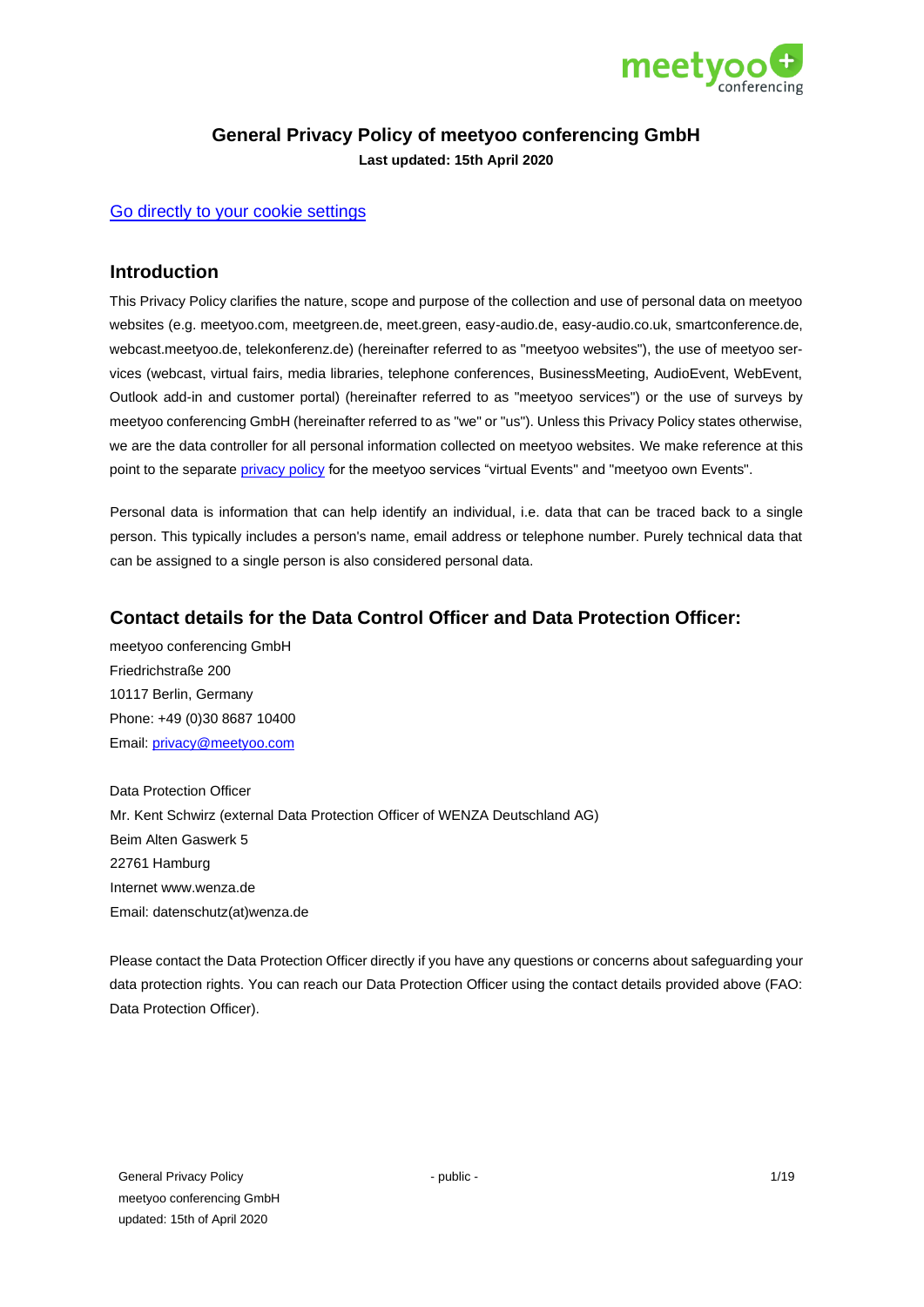

# **Rights of data subjects**

You have the right to receive information on request about the personal data stored on your person free of charge. You also have the right to ask for incorrect data to be corrected, restrict the processing of excessively processed data and have any unlawfully processed personal data or personal data which has been stored for too long deleted (unless there is a legal obligation to retain it and no other reasons according to Art. 17 (3) GDPR exclude it). You also have the right to have all the data you provided us with transferred in a common file format (right to data portability), insofar as you provided us with the data within the context of a declaration of consent or in order to fulfil a contract.

Insofar as you have a right to object to the processing of individual proceedings, we point out this in the description of the individual proceedings.

To exercise your rights, please send an email to our data protection officer (see above).

In addition, you also have the right to appeal to a data protection supervisory authority. A list of German and European data protection officers and their contact details can be found under the following link: https://www.bfdi.bund.de/DE/Infothek/Anschriften\_Links/anschriften\_links-node.html (in German only).

### **Willingness to provide data**

The provision of your personal data on meetyoo websites is generally not required, either for legal or contractual reasons. You are not obliged to provide personal information on this website. Nevertheless, providing the functions of this website requires your personal data to be processed.

#### **Information on the use of cookies**

We use cookies on our website. Cookies are small text files that are saved on your device by the respective browser you use when you access meetyoo websites. Individual services on a website can 'recognise' and 'remember' you in this way in terms of which settings you have made. Primarily, this helps to make websites more user-friendly and benefit the user (e.g. by storing login details). Secondly, cookies also help to collect statistical data relating to use of the website by using the data acquired for analysis and advertising purposes. Some cookies are automatically deleted from your device as soon as you leave the website (what are referred to as 'session cookies'). Other cookies are stored for a period of time that does not exceed two years (persistent cookies). We also use what are referred to as third-party cookies which are managed by third parties in order to provide certain services.

You can control the use of cookies: most browsers have an option for allowing the user to restrict or prevent cookies being saved. You can also configure your cookie settings [here.](https://meetyoo.com/en/) We should point out here, however, that not using cookies can limit your ability to use our website, and, in particular, limit the user experience.

We only set cookies if you have given us permission to do so. In the context of the data processing procedures listed below, we explain the legal basis upon which we base the processing for each procedure that uses cookies, whether (and if so, which) third parties receive data over cookies and for how long we save the personal data collected with the help of cookies.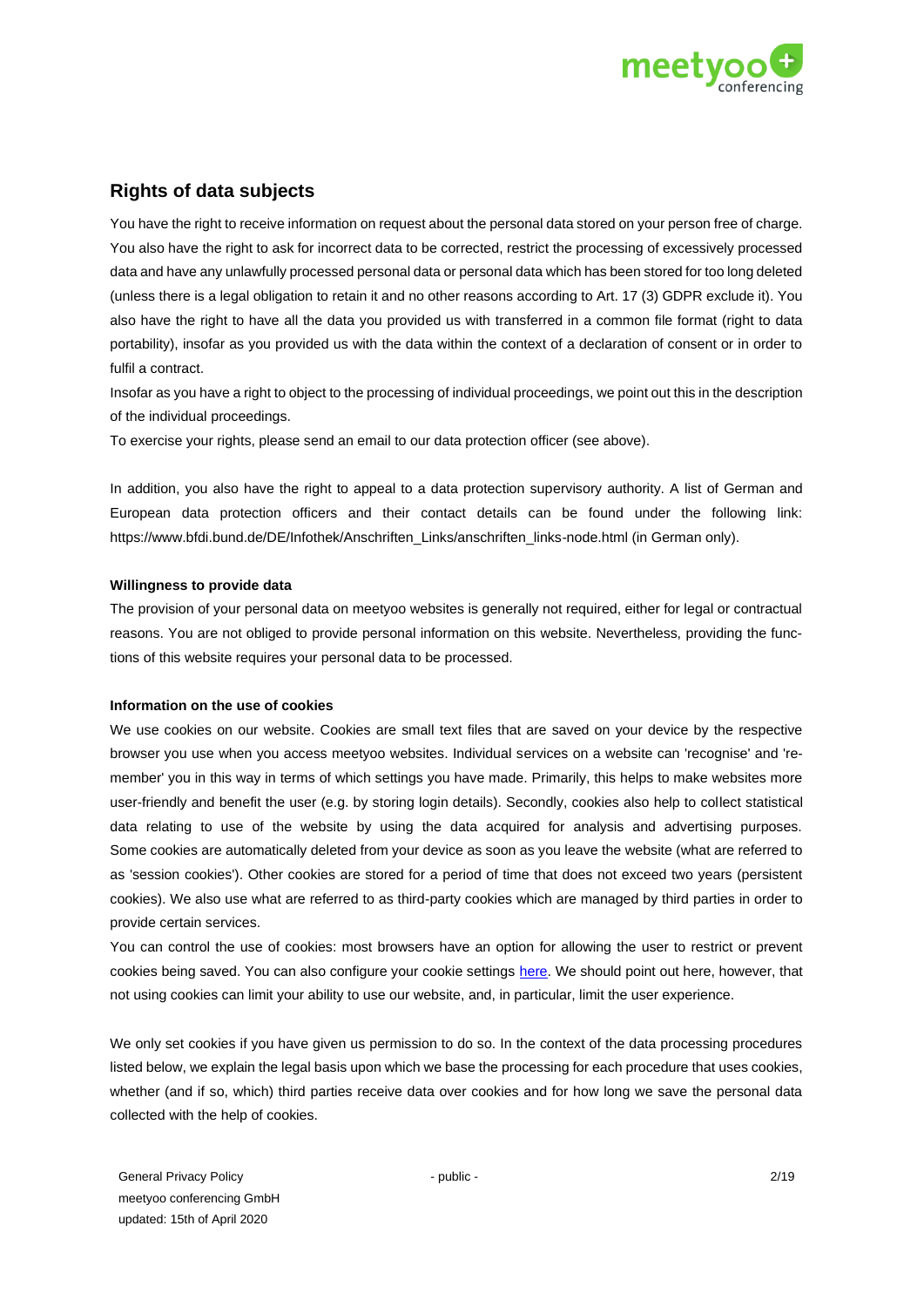

# **Summary of Procedures**

Personal data is processed during the following procedures:

- 1. Visiting meetyoo websites
- 2. Establishing contact
- 3. Free downloads (white papers)
- 4. Newsletters
- 5. Trial access (telephone conference and web conference)
- 6. Customer surveys
- 7. Online orders
- 8. Use of meetyoo services
- 9. Job application procedures
- 10. Website use/analysis
- 11. Advertising
- 12. Social media

# **1. Visiting meetyoo websites**

Each time meetyoo websites are called up, we automatically collect a set of technical data that is specific to the individual person making the visit.

This comprises:

- The IP address of the user
- The name of the web page or file retrieved
- The date and time access was made
- The volume of data transferred
- Notification of successful retrieval
- The browser type and version
- The user's operating system
- The user's end device, including MAC address
- The referring URL (previous website visited)

This data is not merged with any other personally identifiable data that you actively provide when visiting meetyoo websites. We collect server log files for the purpose of administering the website and detecting and preventing unauthorised access.

## **Notes on IP Addresses**

IP addresses are assigned to each device (e.g. smartphone, tablet, PC) connected to the Internet. The IP address depends on the Internet access point your device currently uses to connect to the Internet. It may be the IP address that your Internet service provider has assigned to you, e.g. if you are connected to the Internet at home using your wi-fi connection. It may also be an IP address that your mobile service provider has assigned to you, or the IP address from a public or private wi-fi point or other Internet access provider. In its current form (IPv4), the IP address consists of four digits. In most cases, you will not be assigned a permanent IP address as a private user, but a temporary one assigned to you by your provider (what is referred to as a 'dynamic IP address'). In the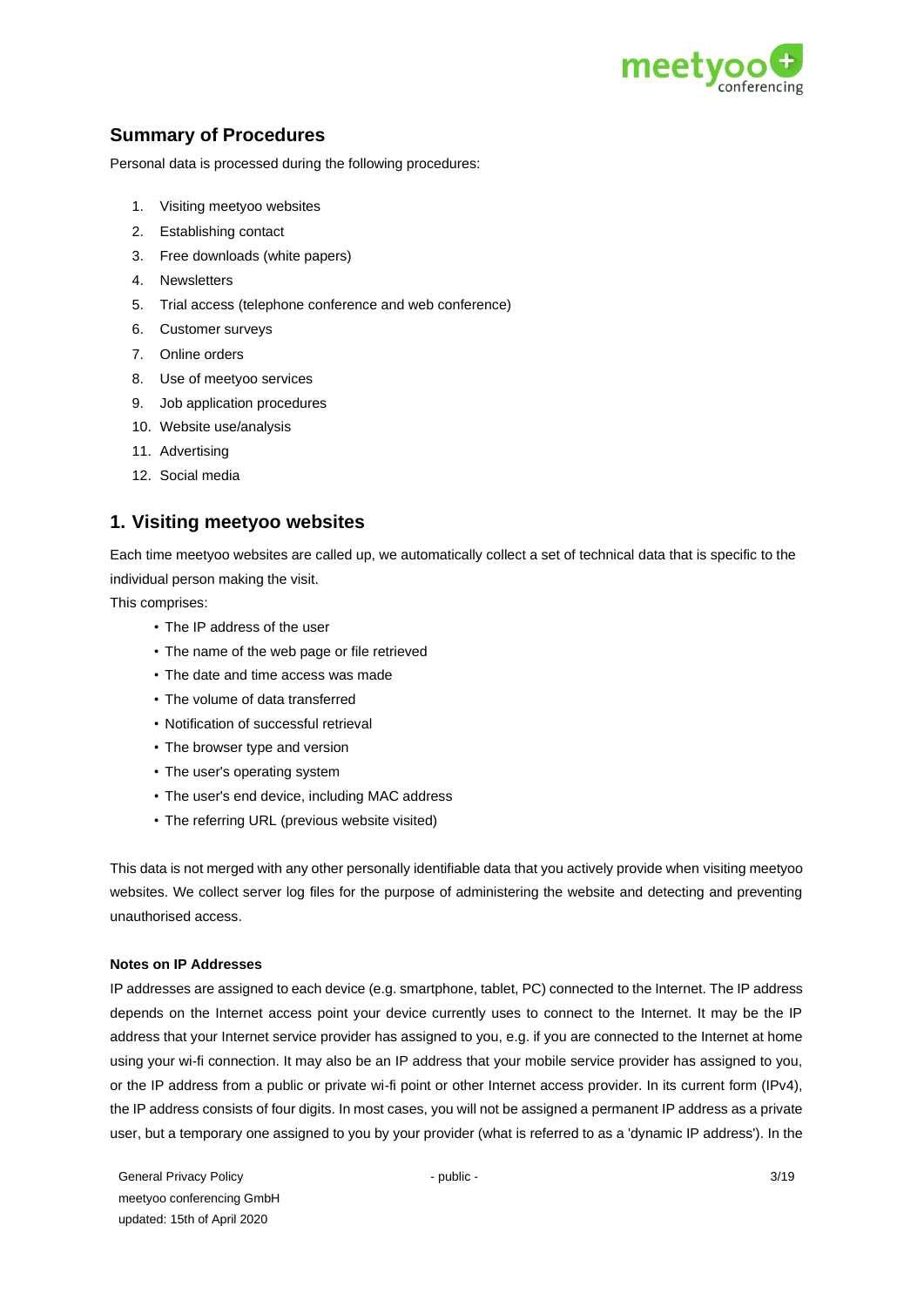

case of a permanently assigned IP address (what is referred to as a 'static IP address'), the clear assignment of user data is simpler in principle. Except for purposes of tracing unauthorised access to our Internet offering, we generally do not use this data specific to an individual person, but analyse it on an anonymous basis only, such as in terms of which of our websites are most popular, how often are they accessed every day, and similar statistics.

Our website already supports the new IPv6 address standard. If you already have an IPv6 address, you also need to be aware of the following: an IPv6 address consists of eight blocks of four. As with full IPv4 addresses, the first four blocks are typically assigned to private users dynamically. The last four blocks of the IPv6 address (what are referred to as "interface identifiers") are determined by the device you are using to browse the website. Insofar as this is not set differently in your operating system, what is referred as the MAC address is used for this. The MAC address is a kind of serial number that is unique to each IP-capable device worldwide. For this reason, we do not store the last four blocks of your IPv6 address. In general, we recommend enabling the "privacy extensions" on your device in order to better anonymise the last four blocks of your IPv6 address. Most standard operating systems have a privacy extensions function, which in some cases is not factory-set.

#### **Legal Basis**

The personal data in log files is processed on the basis of Art. 6 (1) (f) GDPR. This legal permission allows personal data to be processed in the context of the 'legitimate interest' of the data controller, unless your fundamental rights, freedoms or interests prevail. Our legitimate interest lies in simplifying administration and enabling us to detect and track hacking. You can object to your personal data being processed at any time if your particular situation gives rise to reasons that call the processing of your personal data into question. All you need to do is send an email to privacy@meetyoo.com.

#### **Duration of Data Storage**

The server log files containing the forgoing data are deleted automatically after 30 days. If facts exist that suggest that unauthorised access can be assumed (such as attempts at hacking or what are referred to as 'DDOS attacks'), we reserve the right to store the server log files for longer.

## **2. Establishing Contact**

When contact is made with us (such as over the contact form or by email), the information you provide is saved for purposes of processing the enquiry and in the eventuality that there are follow-up questions.

#### **Legal Basis**

The information provided in the context of establishing contact is processed on the basis of Art. 6 (1) (a) and (f) GDPR. This legal permission allows personal data to be processed in the context of the 'legitimate interest' of the data controller, unless your fundamental rights, freedoms or interests prevail. Our legitimate interest lies in our processing the contact made. You can object to your personal data being processed at any time if your particular situation gives rise to reasons that call the processing of your personal data into question. All you need to do is send an email to privacy@meetyoo.com.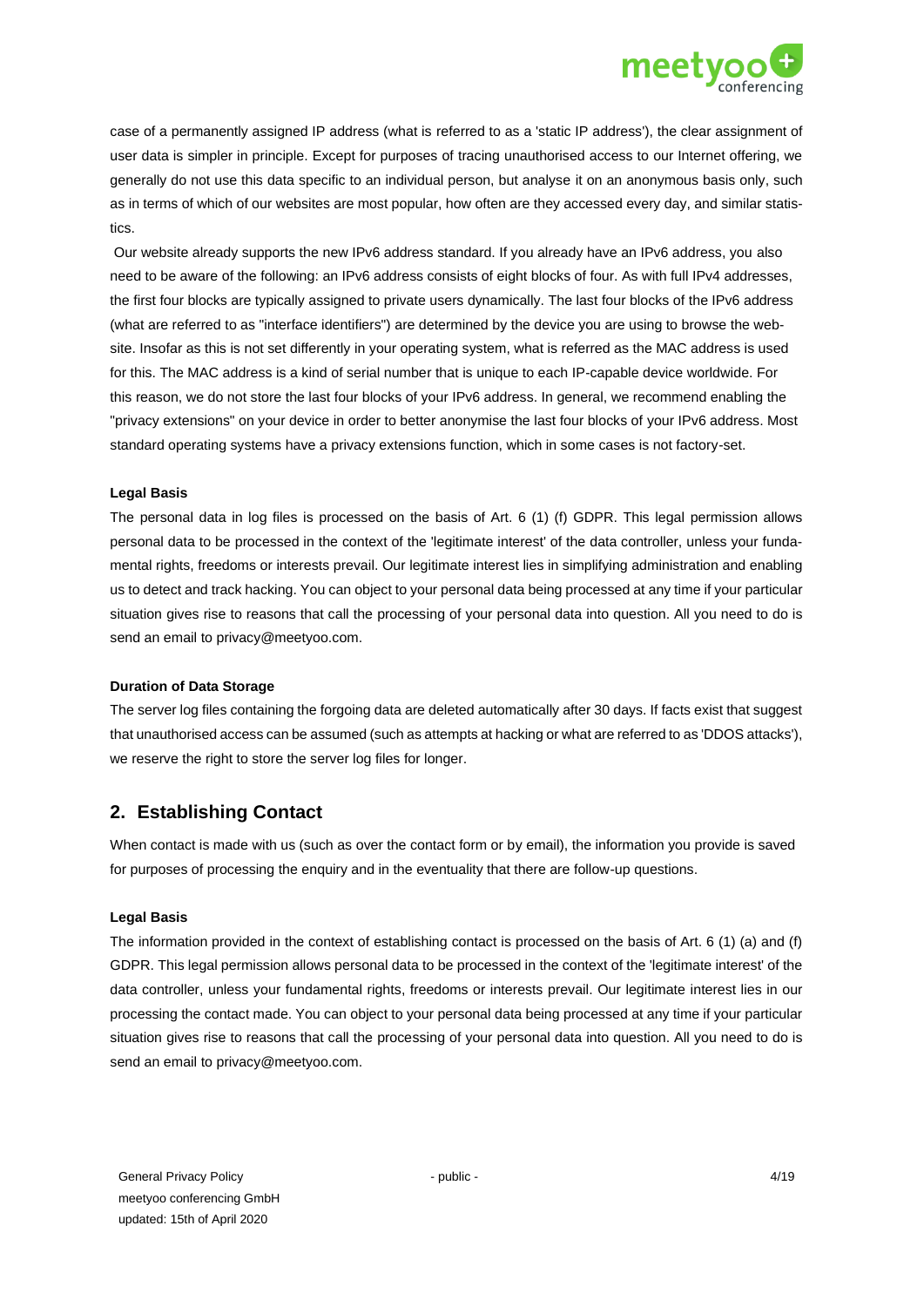

### **Duration of Data Storage**

The personal data stored in the course of establishing contact will be deleted if the concerns associated with the contact made have been clarified in full and it is also unlikely that the specific instance of contact made will become relevant again in future.

# **3. Free Downloads (White Papers)**

We provide interested parties and prospective customers with various free downloads (white papers). In doing so, we use the data collected for information purposes in the area of meeting communication and our products used and may contact you by phone/mail/e-mail.

### **Legal Basis**

The information provided in the context of free downloads is processed on the basis of Art. 6 (1) (a) GDPR. According to Art. (1) (a) GDPR, data processing is permitted if you have granted consent to data processing for one or more specific purposes as detailed below:

"By clicking on the "Order free study" button, I consent to receiving information by email in future about offers and services of meetyoo conferencing GmbH. You can withdraw your consent at any time by contacting unsubscribe@meetyoo.com or clicking on the link at the end of every email."

### **Duration of Data Storage**

The personal data we store when you download free information is deleted if you withdraw your consent.

## **4. Newsletters**

You have the opportunity to subscribe to our newsletter on our website. We use this newsletter to regularly inform you about our offerings and services, and, specifically, topics that cover webcasts, web conferencing and meeting solutions. We use the double opt-in procedure for subscriptions to our newsletter. This means that after you subscribe, you receive a confirmation email containing a confirmation link that you need to click on. We store the IP address and the date and time of the subscription confirmation in order to prove that the subscription was duly taken out. We do not collect any further data. The newsletter is sent to you by mailingwork GmbH, Birkenweg 7, 09569 Oederan, Germany, whose privacy policy you can read at https://mailingwork.de/datenschutz/ (in German only). mailingwork GmbH processes your email address and other personal data we transmit exclusively with regard to the work we commission and for our purposes.

Alternatively, the newsletters are sent out over "MailChimp", a newsletter mailing platform from the US provider Rocket Science Group, LLC, 675 Ponce De Leon Ave NE #5000, Atlanta, GA 30308, USA. The email addresses of the recipients of our newsletter and their other data described in the context of this information are stored on MailChimp servers in the USA. MailChimp uses this information to send and evaluate the newsletter on our behalf. Furthermore, according to information provided by MailChimp, they can use this data to optimise or improve their own services, such as technically optimising the mailing and presentation of the newsletter or for business purposes to determine which countries the recipients come from. However, MailChimp neither uses our newsletter recipients' data for their own mailing activities, nor do they disclose it to third parties. You can find the privacy policy from MailChimp here: https://mailchimp.com/legal/privacy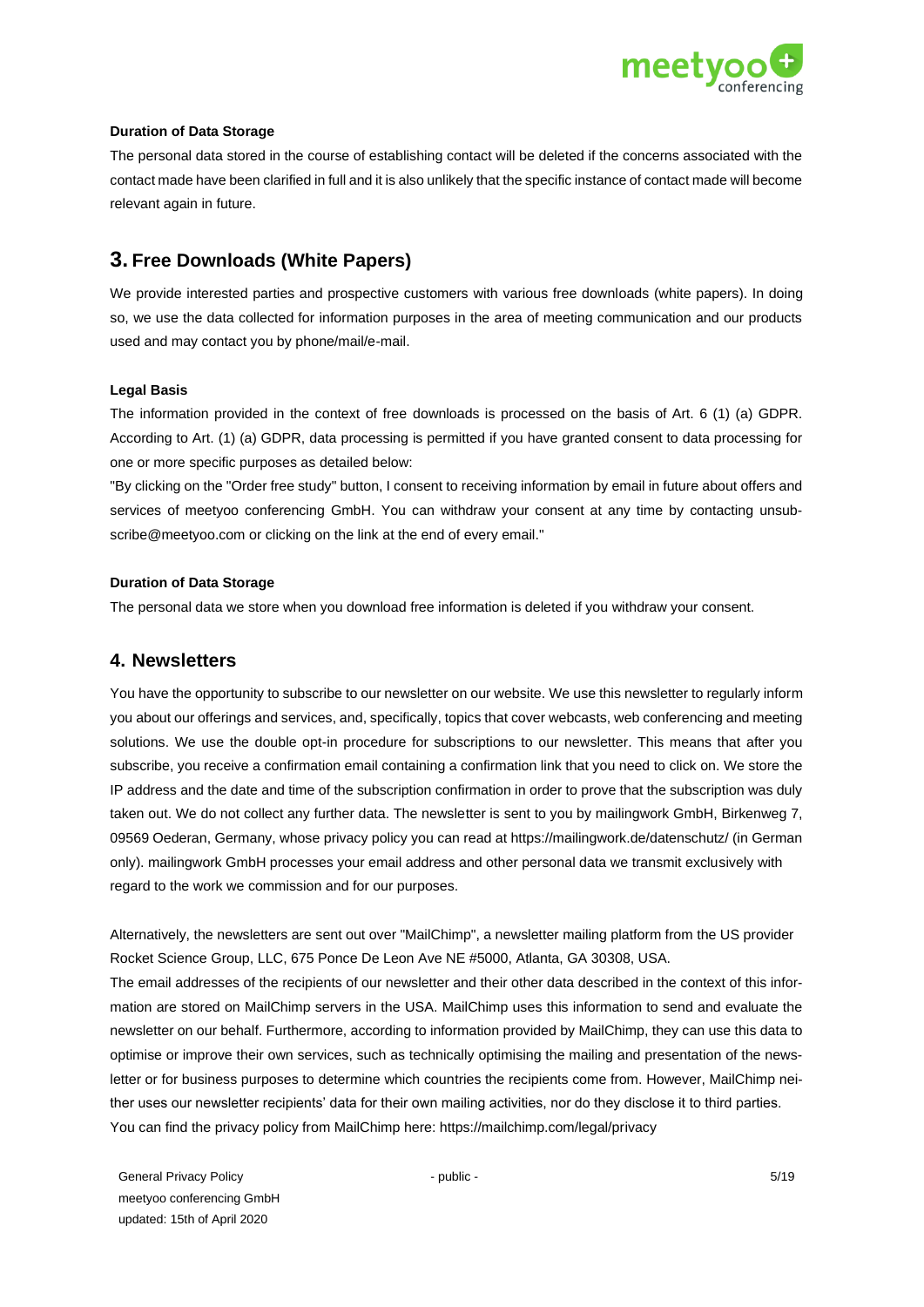

### **Statistical surveys and analyses**

Our newsletter contains what is referred to as a 'web beacon', i.e. a pixel-sized file that is retrieved from the MailChimp server when the newsletter is opened. Technical information, such as information about your browser and system and your IP address and the time of retrieval, is collected in the first instance when the newsletter is opened. This information is used to improve the technical performance of our services based on technical data or target groups and their reading habits, and on their retrieval locations (which can be determined using the IP address) or access times.

The statistical surveys performed also include determining whether the newsletters are opened, when they are opened and which links are clicked on. Although technical reasons allow this information to be assigned to individual newsletter recipients, it is neither our aim nor that of MailChip to surveil individual users. These evaluations serve rather to determine the reading habits of our users and adapt our content to them or send different content according to their interests.

#### **Legal Basis**

Data processing in the aforementioned regard takes place in accordance with your consent, which you provided when you subscribed to the newsletter.

According to Art. (1) (a) GDPR, data processing is permitted if you have granted consent to data processing for one or more specific purposes as detailed below. In the context of subscribing to the newsletter, you submitted the following declaration of consent:

"By entering my email address and clicking on the "Subscribe" button, I consent to receiving by email in future information about news, offers and actions of meetyoo conferencing GmbH. You can withdraw your consent at any time by contacting unsubscribe@meetyoo.com or clicking on the link at the end of every email."

## **Duration of Data Storage**

The personal data stored when you subscribe to our newsletter is deleted if you withdraw your consent.

# **5. Trial Account (Conference Call and Web Conference)**

Registering for a trial account is designed to give you a quick and easy insight into our product and service offerings. The purpose of entering your email address is to send you the access details for your trial account. During the duration of the trial account period and beyond, if necessary, you will receive tips and recommendations for using and deploying our tool and other product options that may be of interest to you.

Your trial account is in no way bound by this product-related information. You can unsubscribe from receiving further messages at any time by clicking on the link at the end of every email. Any use or disclosure of your email address does not take place at any time. You always have full control over and the ability to decide whether and how we can communicate with you.

#### **Legal Basis**

Data processing in the aforementioned regard takes place in accordance with your consent, which you provided when you requested the trial account.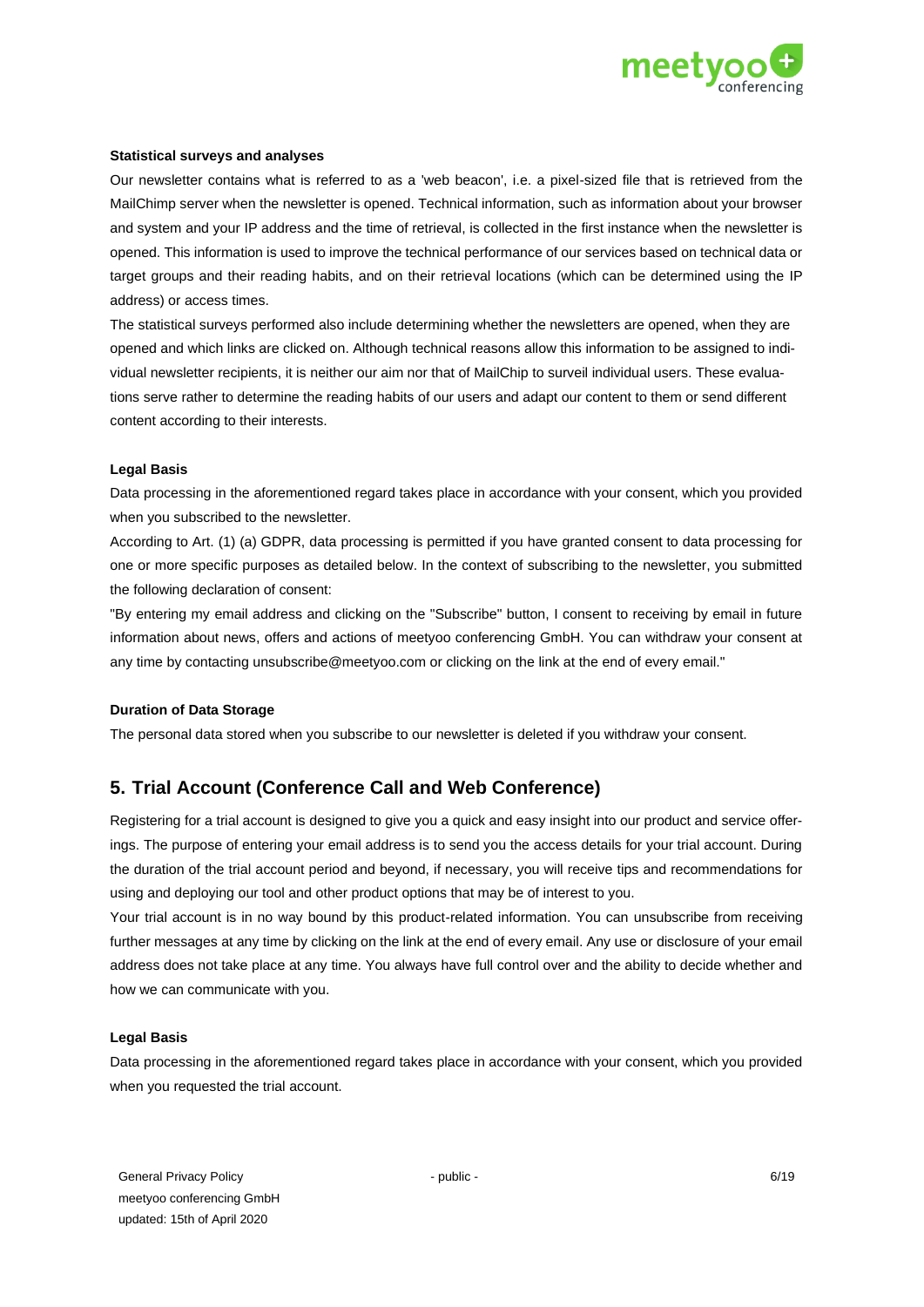

According to Art. (1) (a) GDPR, data processing is permitted if you have granted consent to data processing for one or more specific purposes as detailed below. In the context of requesting the trial account, you submitted the following declaration of consent:

"By clicking on the "Free Trial" button, I consent to receiving information by email in future about offers and services of meetyoo conferencing GmbH. You can withdraw your consent at any time by contacting unsubscribe@meetyoo.com or clicking on the link at the end of every email."

#### **Duration of Data Storage**

The email address you registered with is stored for a maximum of 12 months in order to prevent misuse and the submission of repeated orders for free conference access. The personal data stored when you register for your trial account will therefore be blocked for further communication initially if you withdraw your consent. Trial conference rooms are automatically deactivated and deleted after a maximum of 12 months if they are not used.

## **6. Customer Surveys**

We conduct customer surveys to determine customer satisfaction. In these online surveys, customers registered for a meetyoo service receive an email containing a link to participate in the online survey. We use the opt-out procedure here. This means that the person who receives this email can object to participating in the online survey in future without incurring any costs. All you need to do is send an email to unsubscribe@meetyoo.com. In this case, we store the IP address and the date and time of the cancellation confirmation to prove that cancellation was duly performed. If a prize draw takes place amongst the survey participants, the winner's address data and email address are also used for duly delivering the prize.

The email inviting you to take part in the online survey is sent to you by mailingwork GmbH, Birkenweg 7, 09569 Oederan, Germany, whose privacy policy you can read at<https://mailingwork.de/datenschutz/> [\(](https://mailingwork.de/datenschutz/)in German only). mailingwork GmbH processes your email address and other personal data we transmit exclusively with regard to the work we commission and for our purposes.

Alternatively, the customer surveys are sent out over "MailChimp", a mailing platform from the US provider Rocket Science Group, LLC, 675 Ponce De Leon Ave NE #5000, Atlanta, GA 30308, USA.

The email addresses for our customer surveys and the other customer survey data described in the context of this information, are stored on MailChimp servers in the USA. MailChimp uses this information to send and evaluate the customer surveys on our behalf. Furthermore, according to information provided by MailChimp, they can use this data to optimise or improve their own services, such as technically optimising the mailing and presentation of the customer surveys or for business purposes to determine which countries the recipients come from. However, MailChimp does not use the data from the recipients of our customer surveys for their own mailing activities, nor do they disclose it to third parties.

The MailChimp privacy policy can be found here:<https://mailchimp.com/legal/privacy>

#### **Statistical surveys and analyses**

Our customer surveys contain what is referred to as a 'web beacon', i.e. a pixel-sized file that is retrieved from the MailChimp server when the customer surveys is opened. Technical information, such as information about your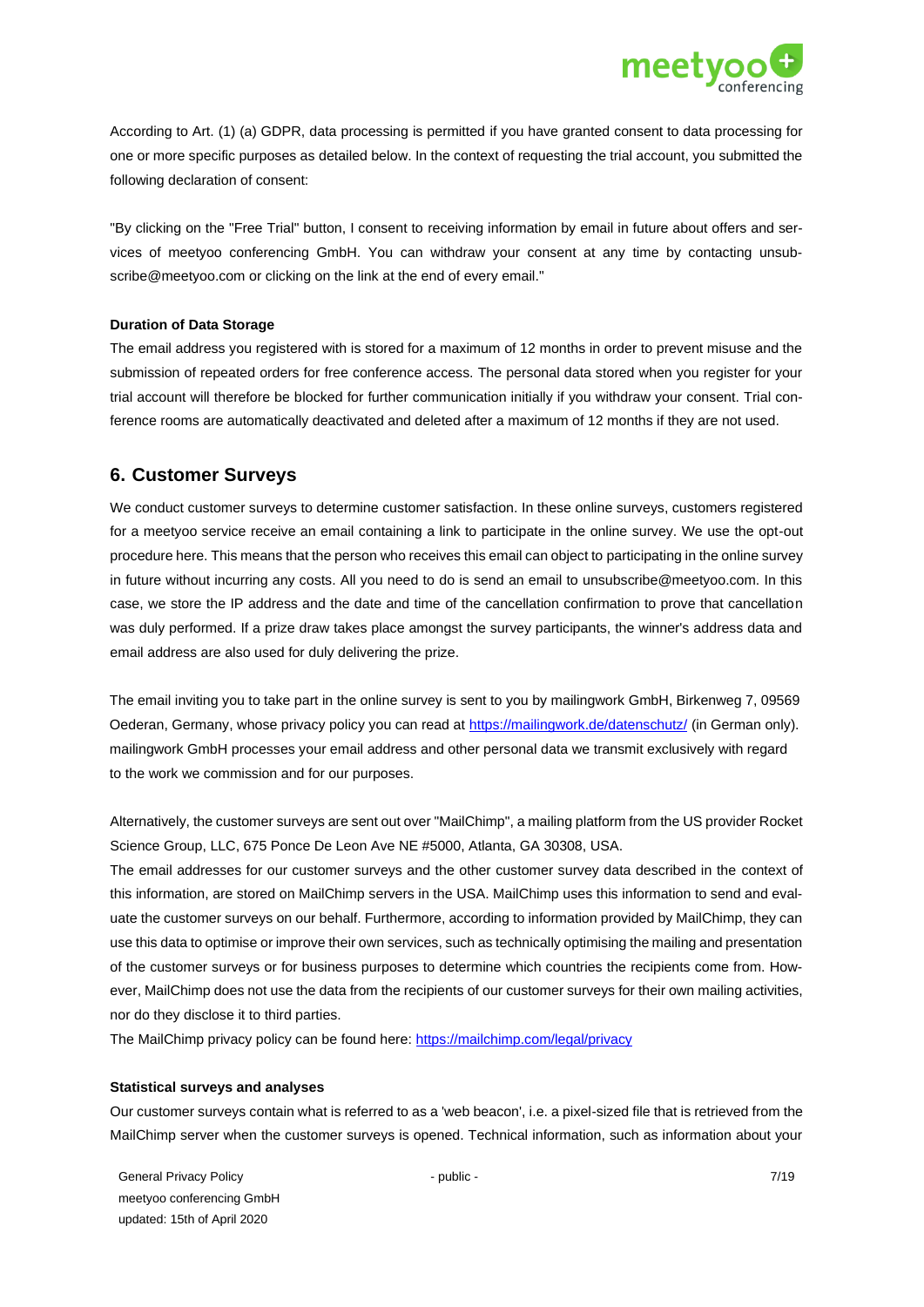

browser and system and your IP address and the time of retrieval, is collected in the first instance when the customer survey is opened. This information is used to improve the technical performance of our services based on technical data or the target groups and their reading habits, based on their retrieval locations (which can be determined using the IP address) or access times.

The statistical surveys undertaken also include determining if the customer survey is opened, when it is opened and which links are clicked on. Although technical reason allow this information to be assigned to the recipients of the customer survey, it is neither our aim nor that of the MailChip to surveil individual users. These evaluations serve rather to determine the reading habits of our users and adapt our customer surveys to them or send different content according to their interests.

We use SurveyMonkey, a service of SurveyMonkey Inc., to conduct online surveys.

SurveyMonkey Inc. is a US-based research company with a presence in Ireland. SurveyMonkey is certified under th[e EU-US Privacy Shield.](https://www.privacyshield.gov/list) When answering the online questionnaire, what are referred to as cookies are set, which are stored on your computer and facilitate the authentication and functional use of the survey tool. SurveyMonkey evaluates the information collected (e.g. IP address, answers to the questions, scores) on our behalf to generate the results of the customer survey. We have concluded an data processing agreement with SurveyMonkey Inc. in accordance with Art. 28 GDPR.

More information on the [SurveyMonkey Privacy Policy.](https://www.surveymonkey.com/mp/legal/privacy-policy/?ut_source=footer)

More information from SurveyMonkey [with regard to the EU data protection regulations.](https://www.surveymonkey.com/mp/legal/privacy-policy/?ut_source=footer) You can find more information about the cookies used by SurveyMonkey [here](https://www.surveymonkey.com/mp/legal/privacy-policy/?ut_source=footer#pp-section-6)[.](https://www.surveymonkey.de/mp/legal/survey-page-cookies/)

You can prevent cookies from being stored at any time by making the relevant settings in your browser.

#### **Legal Basis**

Personal data is processed in the aforementioned customer survey on the basis of Art. 6 (1) (f) GDPR. This legal permission allows personal data to be processed in the context of the 'legitimate interest' of the data controller, unless your fundamental rights, freedoms or interests prevail. Our legitimate interest lies in analysing customer satisfaction. You can opt out of participating in customer surveys in the future by using the opt-out procedure contained in the invitation email.

#### **Duration of Data Storage**

We will remove the personal reference to you no later than 2 weeks after completing the survey, so that only statistical data for the analysis remains stored. The data from those participants who received a prize in a survey is stored following completion of the survey until due delivery of the prize and beyond, until the limitation period for any reciprocal claims from delivering the prize have expired.

# **7. Online Orders**

We collect personal data for the order process when processing online orders (e.g. BusinessMeeting, meetgreen, meetgreenPlus, easyAudio, SmartBasic, SmartPower, SmartPro) and for opening a customer account, which includes: name, contact details (e.g. email address, postal address) and, if relevant, payment data. Disclosure of your data to several companies may take place generally under strict compliance with the legal requirements,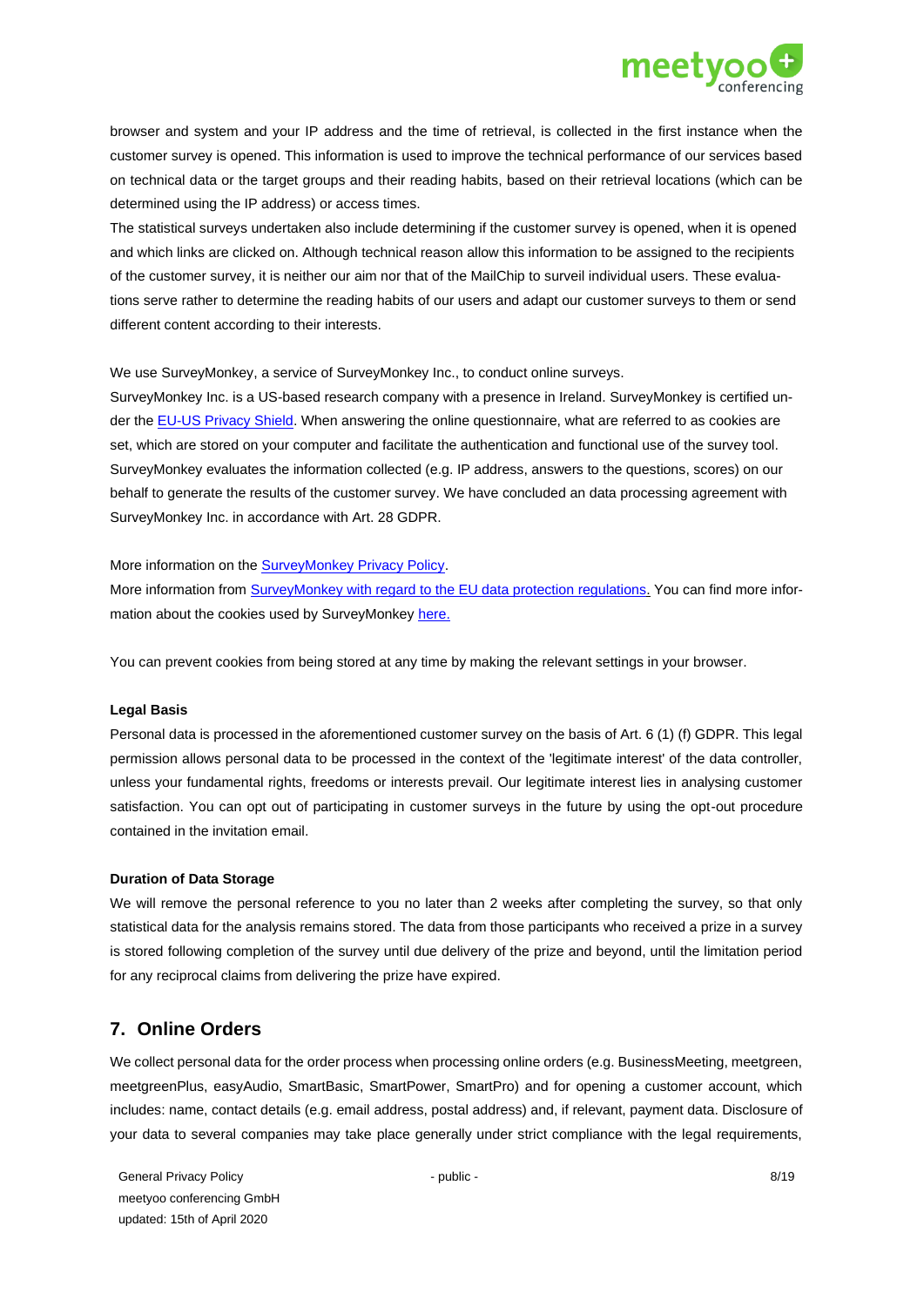

insofar as this is necessary for processing our contractual relationship. If payment services (e.g. Visa, Mastercard etc.) are used for the payment process, your data is forwarded to the payment services provider used. The same applies to credit institutions charged with making the payment.

#### Legal Basis

Data processing takes place here on the basis of Art. 6 (1) (b) GDPR. In accordance with Art. 6. (1) (b) GDPR, data processing is then allowed when required for fulfilling a contract. In order to fulfil your order, we need to process personal data relating to you and, if necessary, disclose this data to payment service providers.

#### Duration of Data Storage

Personal data stored in the context of online orders is stored for the entire duration of the customer relationship. Owing to retention periods laid down by the German Tax Code (AO) and Commercial Code (HGB), we store the order data on a contractual basis for up to 10 years after the end of the customer relationship. When the contract is terminated, your data is blocked as a matter of course and is not used for any other purpose until the statutory retention periods expire.

## **8. Use of meetyoo Services**

The use of specific meetyoo services (e.g. Webcast, Virtual Fair, Media Library, Web Conference, Telephone Conference, AudioEvent, EventManager, customer portal and Outlook add-in) requires registration. The data stored during registration is visible on the input screen in the respective registration form. In standard cases, this is your first name, last name, company, email address and password/PIN. Required fields are marked as such. Your IP address and the date and time of your registration are also saved when you register on our website. This takes place as a safeguard for us for those cases where third parties abuse your data and use it to register on our websites without your knowledge. We provide the aforementioned services on a technical basis for the respective contracting party. We are responsible for data protection for the registration itself.

Please refer to the separate [privacy policy](https://meetyoo.com/en/data-security/) for "virtual Events" from meetyoo for the meetyoo services "virtual Events" (Webcast, Media Centre, virtual Trade Fairs, Event Manager).

The following provides you with more information about meetyoo services:

#### **a) Telephone Conference/AudioEvent**

You receive access data from the organiser so that you can participate in the telephone conference or audio event. You dial in with a dial-in number and a PIN, if applicable. When you participate in a telephone conference, the call details are recorded, including the date and time of the call, the number, the dial-in number and the duration of the call. Call data is subject to telecommunications secrecy and the strict provisions of the German Telecommunications Act (TKG). We use the call details for billing purposes only and to provide the conference room owner/organiser with statistics about their telephone conference in abridged (anonymised) form. When registering for an audio event, we may also ask you to provide us with registration details by phone or online registration, which we record. As standard, this is your name, company and email address. We collect registration details on behalf of the organiser responsible exclusively. The aforementioned registration details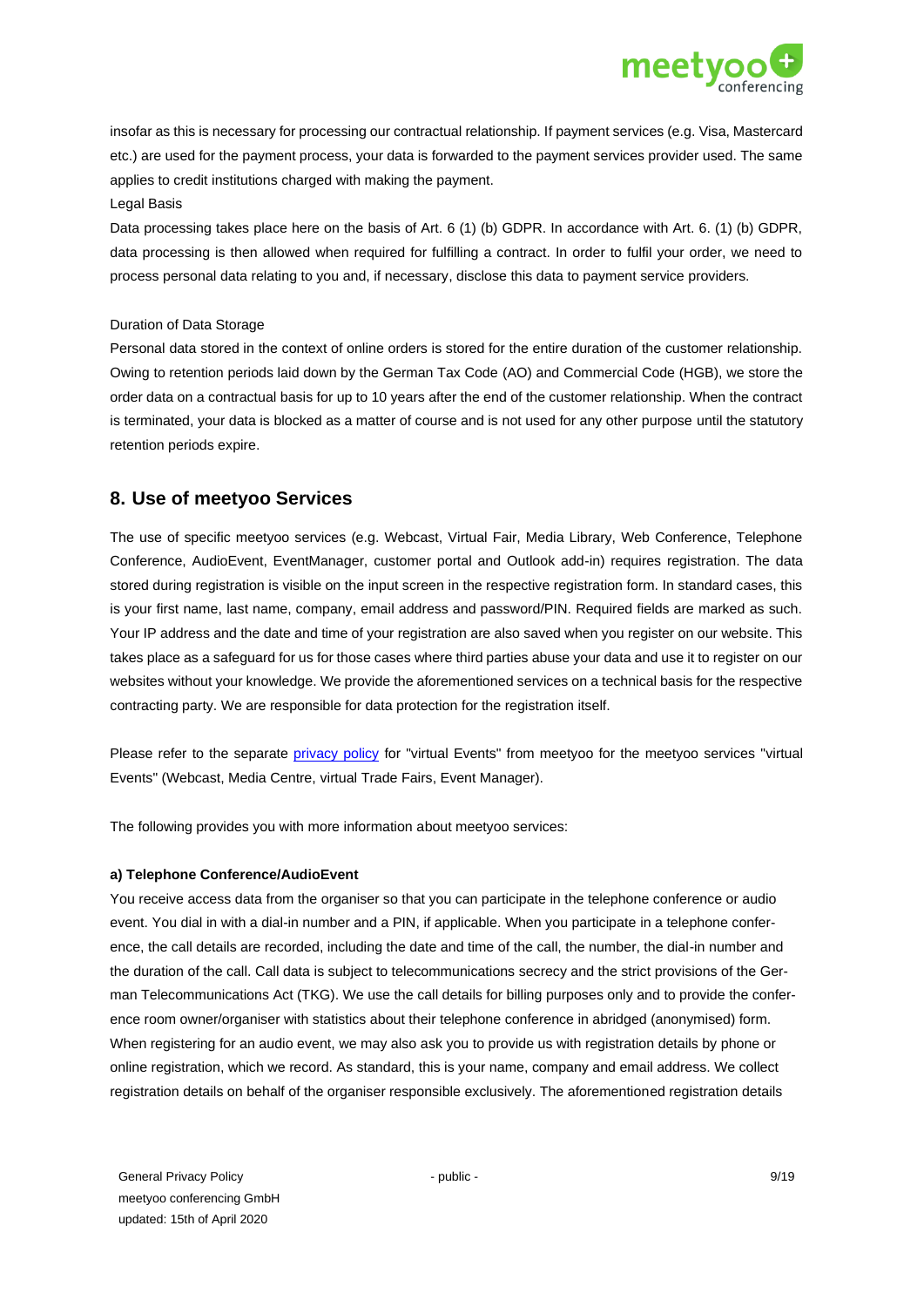

are transferred to the organiser within the framework of fulfilling the contract. We do not process this data ourselves for our own purposes.

#### **b) WebConference**

Participants need to register for the web conference in advance, or they receive an invitation from the organizer directly. The invitation, which is usually sent by email, contains a link for accessing the web conference and an access PIN.

Within the context of providing the web conference, we collect, process, store and use personal information during participation as follows:

Your name and PIN are processed within the context of participating in the web conference. To facilitate the technical provision of the services, we process your IP address, technical information about the end device and browser used, including the version and any plugins installed, technical information for data transmission, such as access status/HTTP status code, data volume and any technical error codes, as well the date and time when the web conference is used.

When participating in the web conference, you may be given the opportunity to ask the presenter, organiser or other participants questions and make your own contributions in chat sessions or audio transmissions. The time, duration and circumstances of your participation in the respective web conference are recorded. This data is used to allow the initiator of the conference to be billed, allow him to control and manage the event and, if required, safeguard the evaluation of the event afterwards. Information about how your data is used is available from the initiator of the web conference.

#### **c) Customer Portal**

Personal registration is required to use the meetyoo customer portal. To register, the user uses his email address for his username and selects a personal password. To activate his conference rooms in the customer portal, the user authorises himself using a moderator PIN. The customer portal allows our customers to manage their conference rooms, invoices and conference records/statistics, and control telephone and web conferencing events. While using the customer portal, the server log files mentioned under Item 1 are stored along with behavioural data concerning the use of the various portal functions, so that the customer can track the change history (e.g. address changes) during later customer enquiries.

#### **d) Outlook Add-In**

To make organising your telephone and web conferences easy, we offer you an Outlook add-in which you can download from the Microsoft Office Library. The Outlook add-in allows you to quickly and easily organise your telephone or web conference from Outlook directly and invite your participants. Predefined conference information, such as invitation text, dial-in numbers and conference PIN are sent together with your meeting request and stored as an appointment in the calendar. Condition for using the app is a meetyoo conference room [\(https://meetyoo.com/products/business-](https://meetyoo.de/produkte/business-meeting/)[meeting/](https://meetyoo.com/products/business-meeting/)[\)](https://meetyoo.de/produkte/business-meeting/) in the tariffs BusinessAudio or BusinessMeeting and access to the meetyoo customer portal [\(https://portal.meetyoo.de/\).](https://portal.meetyoo.de/)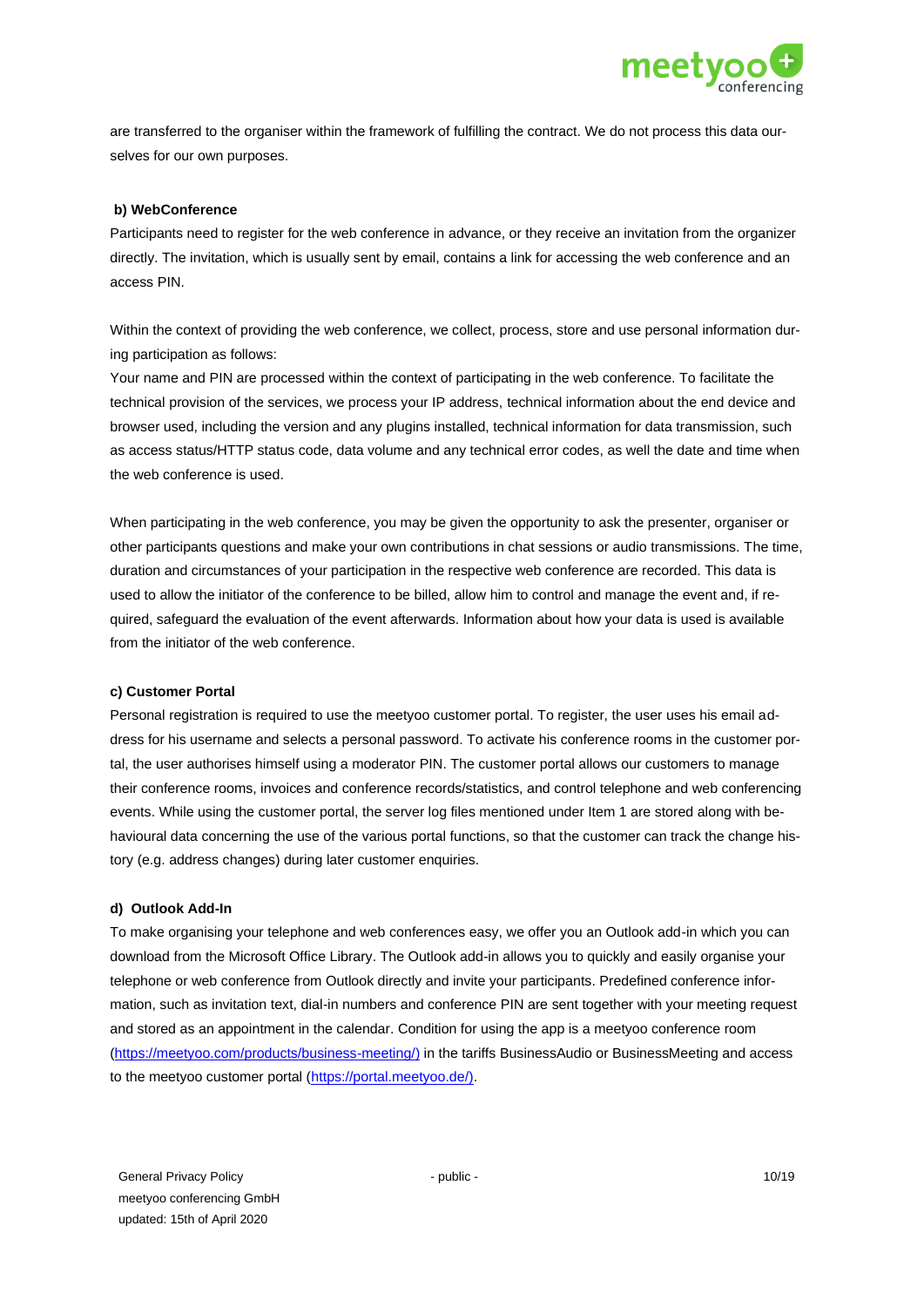

## **Legal Basis**

Processing personal data in the context of using meetyoo services takes place on the basis of Art. 6 (1) (b) GDPR.

In accordance with Art. 6. (1) (b) GDPR, data processing is then allowed when required for fulfilling a contract. We need to process the personal information detailed in this section in order to be able to make meetyoo services available to you in accordance with the contract.

## **Duration of Data Storage**

Connection data from telephone conferences is deleted no later than 6 months after invoicing in accordance with the German Federal Telecommunications Act (TKG). We keep records in our system for the contracting party for up to 55 days. After this period, this data is also deleted. Credentials for audio events are deleted 6 months after billing. Registration data is stored for as long as it is necessary for using the service and is deleted on request. The personal data associated with your registration/participation in a webcast, virtual fair or media library, provided by giving feedback or answering questions and responding to and participating in online tests, is deleted no later than 12 months after the on-demand version expires. The standard period of archiving for a webcast is 3-12 months (depending on the job commissioned by the organiser). Registration data for media library users (collection of webcasts) who have not logged in to the media library for a maximum period of 3 years is deleted automatically when this period expires.

Owing to retention periods laid down by the German Tax Code (AO) and Commercial Code (HGB), tax-relevant personal data which is processed in the context of using meetyoo services is stored for up to 10 years after the end of a specific conference (e.g. orders, offer forms etc.).

# **9. Job Application Procedures**

We perform employment application management procedures for recruiting and filling open positions at our company. These positions are published on our meetyoo website ("Careers") and other online job boards. We use "softgarden", a service from softgarden e-recruiting GmbH, to manage candidates, including receiving and managing application documents. softgarden e-recruiting GmbHis a software house for online application management based in Tauentzienstraße 14, 10789 Berlin, Germany (www.softgarden.io).

When completing the online application form from softgarden, what are referred to as cookies are used, which are stored on your computer and facilitate the authentication and functional use of the application tool. We have concluded a data processing agreement with softgarden in accordance with Art. 28 GDPR.

If you require more information, please refer to the softgarden Privacy Policy. More information on the [GDPR and softgarden](https://www.softgarden.io/company/privacy-website/)[.](https://prescreen.io/de/dsgvo-recruiting-fragen-antworten/)

If you have questions about softgarden, you can contact them by email at info@softgarden.de

By submitting your application over the softgarden tool, you agree that your data will be stored by softgarden and processed and managed by us.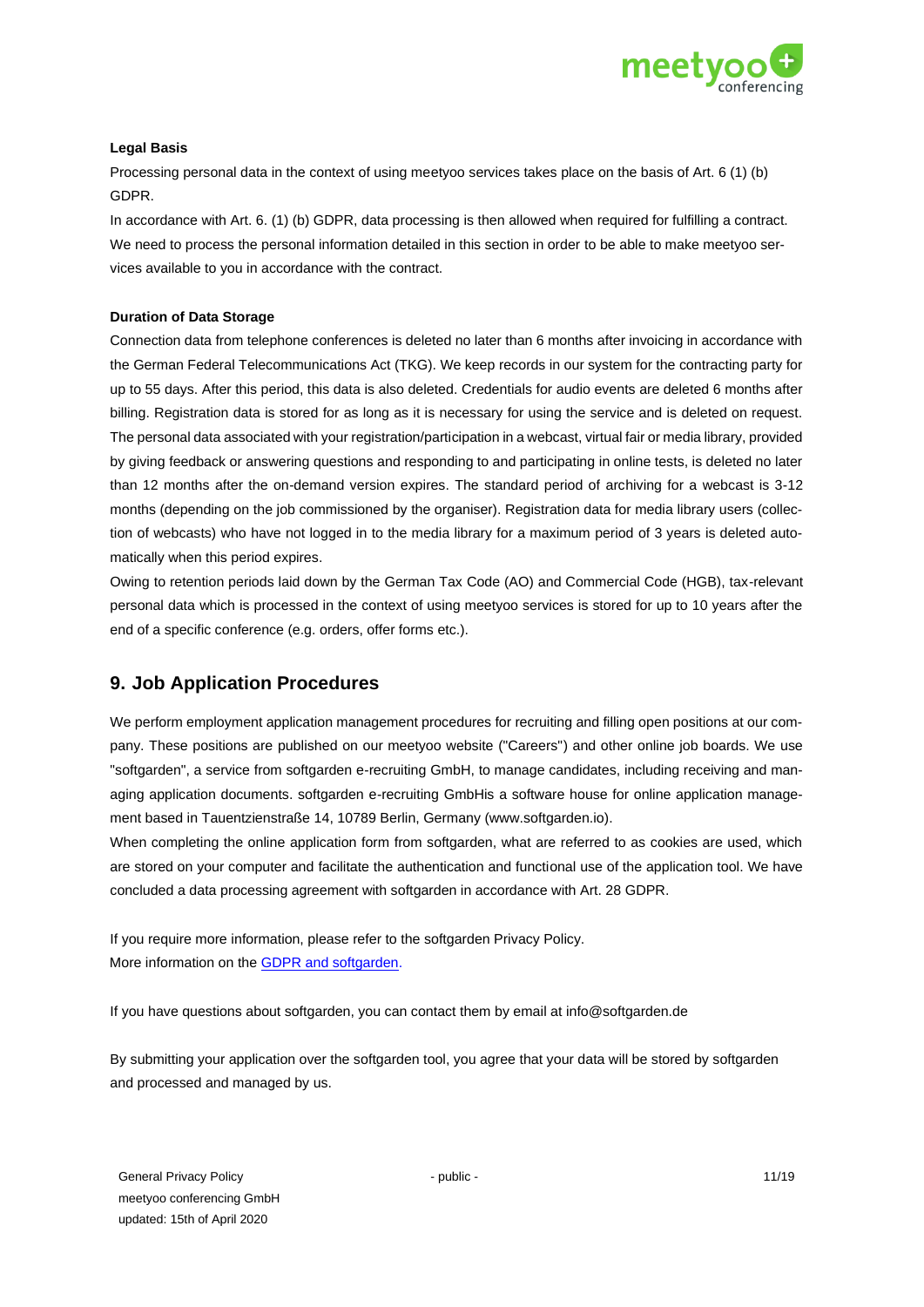

Alternatively, candidates also have the option of sending their applications by email directly to our HR department, or by sending the URL of their personal online career profile (e.g. LinkedIn or XING profile URL, personal homepage link or link to the application documents in your personal Google Drive/DropBox folder) over the meetyoo website.

The only mandatory personal data we collect is the personal data required for completing the application process. If we collect data that is not absolutely necessary, it is only collected voluntarily. Mandatory information is always marked as such. We treat your personal data confidentially at all times and process it exclusively for the purpose of processing your application to our company. Processing as a part of the application procedure includes preselection of the applications we receive, invitations to and performance of interviews and follow-up interviews, including sending out acceptance or rejection letters to candidates. The transmission or disclosure to third parties of your data does not take place, unless this is necessary for fulfilling the contractual relationship, if we are obliged to do so by law or if you have consented to it being disclosed accordingly.

The following data is collected and processed for the purpose of automatically processing your application:

- Email address, password, first name, last name, domicile, telephone number, date of birth, gender
- Additional questions depending on the respective call for applications (e.g. driving license)
- Assessment modules depending on the respective call for applications
- Work experience and education
- Skills (e.g. Photoshop, MS-Office)
- Photo of the candidate
- Qualifications, awards and language skills
- Letter of motivation

The electronic communication that takes place between you and us is also stored.

Your data is used exclusively for processing your application. Only those persons involved in processing your application receive access to your data. All employees responsible for processing data are obliged to safeguard the confidentiality of your data.

#### **Legal Basis**

Personal data is processed during the aforementioned application procedure on the basis of Art. 6 (1) (f) GDPR. This legal permission allows personal data to be processed in the context of the 'legitimate interest' of the data controller, unless your fundamental rights, freedoms or interests prevail. Our legitimate interest lies in processing your application, filling vacant posts and being able to refute possible allegations of discrimination. If an employment relationship is established, we take your application documents into account in your personal development at the company (e.g. with regard to skills and qualifications).

The storage and processing of your candidate profile in our talent pool takes place in accordance with Art. (6) (1) (a) GDPR. According to Art. (1) (a) GDPR, data processing is permitted if you have granted consent to data processing for one or more specific purposes as detailed below: "Do you consent to us adding your candidate data to our talent pool for a period of two years so that we can consider you for future vacancies? If your answer is "Yes", you agree to us storing your application for consideration for future vacancies."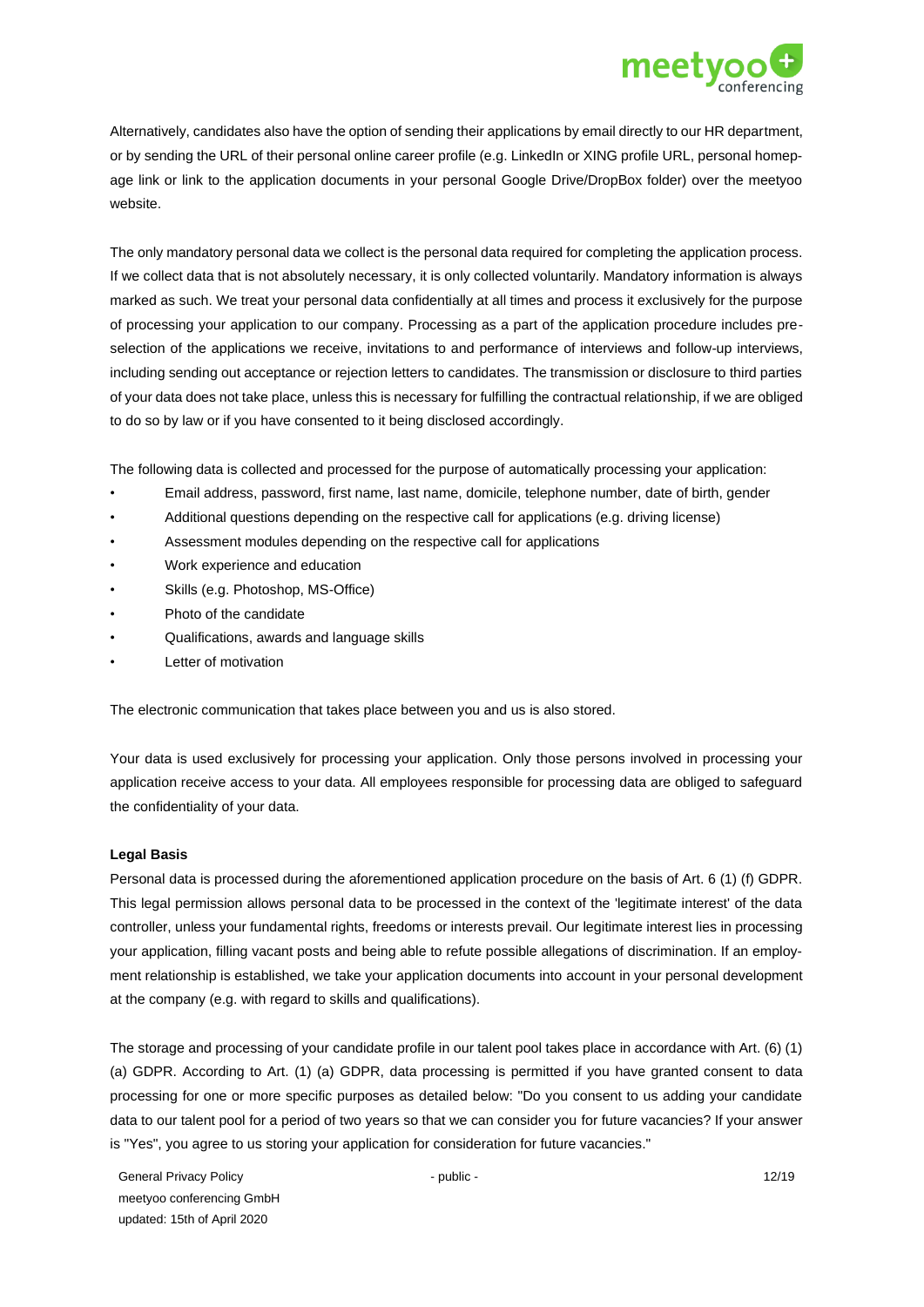

You can withdraw your consent at any time by contacting privacy@meetyoo.com.

#### **Duration of Data Storage**

Applicant data is stored on the softgarden platform, or in the email account, for up to 6 months after rejection and is held by us. After 6 months, all data collected is deleted. An exception to this is formed when you consent to your candidate data being included in our talent pool.

If the candidate agrees to have their candidate data included in the talent pool, all their data is saved in order to be able to contact them about vacancies of a different nature that occur at a later date. The application documents in our talent pool are either deleted at the request of the candidate/if the candidate withdraws or after a maximum period of 2 years. If a candidate is recruited, the application documents are kept for the duration of the employment relationship.

# **10. Website Use/Analysis**

We use **Google Analytics**. Google Analytics is a web analytics service from Google LLC ("Google"), 1600 Amphitheatre Parkway Mountain View, CA 94043, USA. Google Analytics uses several "cookies" (see above) to identify your browser. The information on how you use meetyoo websites generated by the cookies is usually transferred to a Google server in the USA and stored there. However, we have enabled the IP anonymisation function on this website so that your IP address is truncated by Google, if it is located within the member states of the European Union or other parties to the agreement on the European Economic Area. Only in exceptional cases is the full IP address transferred to a Google server in the US and truncated there. Google uses this information on behalf of the operator of our website to evaluate how you use meetyoo websites in order to compile reports on website activity to provide the website operator with website and internet-related services. As a part of the Google Analytics service, the IP address transferred by your browser is not merged with other data from Google. Google has submitted to the EU-US Privacy Shield, [https://www.privacyshield.gov/EU-US-Framework,](https://www.privacyshield.gov/EU-US-Framework) to cover exceptional cases where personal data is transferred to the USA.

We use **Google Tag Manager**. Google Tag Manager is a tool from Google LLC ("Google"), 1600 Amphitheatre Parkway Mountain View, CA 94043, USA. Google Tag Manager is a solution that marketers use to be able to manage web page tags from a single interface. The Tag Manager tool itself (which implements the tags) is a cookie-free domain. The tool serves for triggering other tags that, in themselves, may collect data in certain circumstances. Google Tag Manager does not access this data. Google Tag Manager itself does not process personal data. If disabled at domain or cookie level, it remains in effect for all tracking tags implemented with Google Tag Manager. Turning off tracking in your browser prevents Google Tag Manager from functioning in full.

We use **Google reCAPTCHA**. Google reCAPTCHA is a service from Google LLC ("Google"), 1600 Amphitheatre Parkway Mountain View, CA 94043, USA. This feature allows us to provide more data security when submitting forms. By using Google reCAPTCHA, a distinction is made between whether the entries on a form are made by a natural person, or whether misuse took place by automated entries being made. A minimum of your IP address is transmitted to Google in this context. The IP address transferred as a part of Google reCAPTCHA is not merged with other data from Google. Google has submitted to the EU-US Privacy Shield, [https://www.priva](https://www.privacyshield.gov/EU-US-Framework)[cyshield.gov/EU-US-Framework,](https://www.privacyshield.gov/EU-US-Framework) [to cover exceptional cases where personal data is transferred to the USA.](https://www.privacyshield.gov/EU-US-Framework)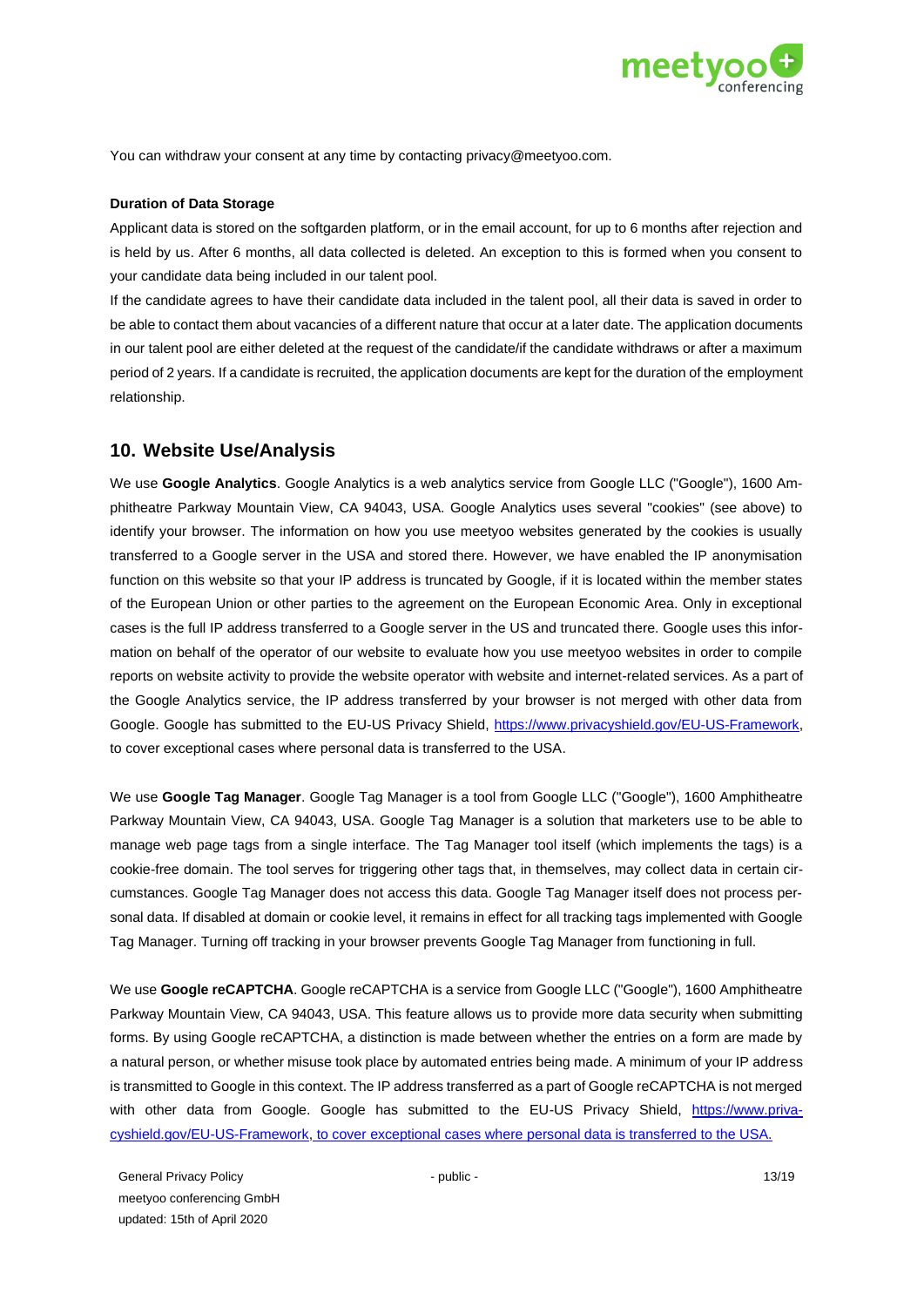

We use Hotjar to better understand the needs of our users and optimise the service on this website. Hotjar technology helps us to get a better understanding of the experiences our users make (e.g. the amount of time users spend on which pages, which links they click on, what they like and what they do not like etc.), which helps us to align our service to the feedback provided by our users. Hotjar uses cookies and other technologies to collect information about the behaviour of our users and their devices (in particular, the IP address of the device (recorded and stored in anonymous form only), screen size, unique device identifiers, information about the browser used, location (country only) and preferred language for displaying our website). Hotjar stores this information in a pseudonymous user profile. Neither Hotjar nor we use this information to identify individual users, nor it is aggregated with other data about individual users. For more information, please refer to the Hotjar Privacy Policy here.

You can object to Hotjar storing a user profile and information about your visit to our website, including Hotjar tracking cookies being set on other websites, by clicking on this opt-out link.

We use **HubSpot**, a service from HubSpot Inc., for analysis purposes. HubSpot is a US-based software house with a presence in Ireland. HubSpot is certified under the [EU-US Privacy Shield.](https://www.privacyshield.gov/list)

HubSpot uses what are referred to as "Cookies", which are stored on your computer, and allow your use of the website to be analysed. HubSpot analyses the information collected (e.g. IP address, geographic location, browser type, duration of visit and pages accessed) on our behalf to generate reports about your visit.

For more information, please refer to the [HubSpot Privacy Policy.](https://legal.hubspot.com/privacy-policy)

More information about **HubSpot and the EU** [data protection regulations.](https://legal.hubspot.com/data-privacy)

You can find more information about the cookies used by HubSpot Go [here](https://knowledge.hubspot.com/articles/kcs_article/reports/what-cookies-does-hubspot-set-in-a-visitor-s-browser) and [here.](https://knowledge.hubspot.com/articles/kcs_article/account/hubspot-cookie-security-and-privacy)

If you do not want HubSpot to collect data, you can prevent cookies being stored on your computer at any time by making the appropriate settings in your browser.

meetyoo uses **Optimizely** and **Optimizely Logging**. Optimizely and Optimizely Logging is a web analytics service from Optimizely Inc. ("Optimizely"), 631 Howard St. Suite 94105, San Francisco, CA 94105, USA. The tool uses what are referred to as A/B and multi-variant tests, which allow two or more versions of a partial or complete web page to be tested during real-time operation to analyse the effects of each change.For more information, please refer to the Terms of Use and Privacy Policy of Optimizely, Inc. at [https://www.optimizely.com/terms/](https://www.optimizely.de/terms) [a](https://www.optimizely.de/terms)n[d](file:///C:/Users/rhengstmann/AppData/Local/Microsoft/Windows/INetCache/Content.Outlook/WU20F5L1/) [https://www.optimizely.de/privacy.](https://www.optimizely.de/privacy) You can disable Optimizely tracking at any time by following the instructions at [https://www.optimizely.com/legal/opt-out/.](https://www.optimizely.com/legal/opt-out/)

The information collected here is stored in pseudonymous form, i.e. the respective identifying features are automatically replaced by a pseudonym or code to avoid identification of the user concerned. Cookies are used for this purpose. These are set by us and the Optimizely Inc. log sub-domain. In this case, you can also reset previously saved cookies in your web browser to delete these cookies as well. You can also prevent cookies from being stored on your computer in future by making the appropriate settings in your browser. If you do so, however, you should note that you may not be able to use all the features of our website in full.

For more information, please refer to the Terms of Use and Privacy Policy of Optimizely, Inc. at [https://www.opti](https://www.optimizely.de/terms)[mizely.com/terms/](https://www.optimizely.de/terms) an[d](file:///C:/Users/rhengstmann/AppData/Local/Microsoft/Windows/INetCache/Content.Outlook/WU20F5L1/) [https://www.optimizely.de/privacy.](https://www.optimizely.de/privacy) You can disable Optimizely tracking at any time by following the instructions at [https://www.optimizely.com/legal/opt-out/.](https://www.optimizely.com/legal/opt-out/)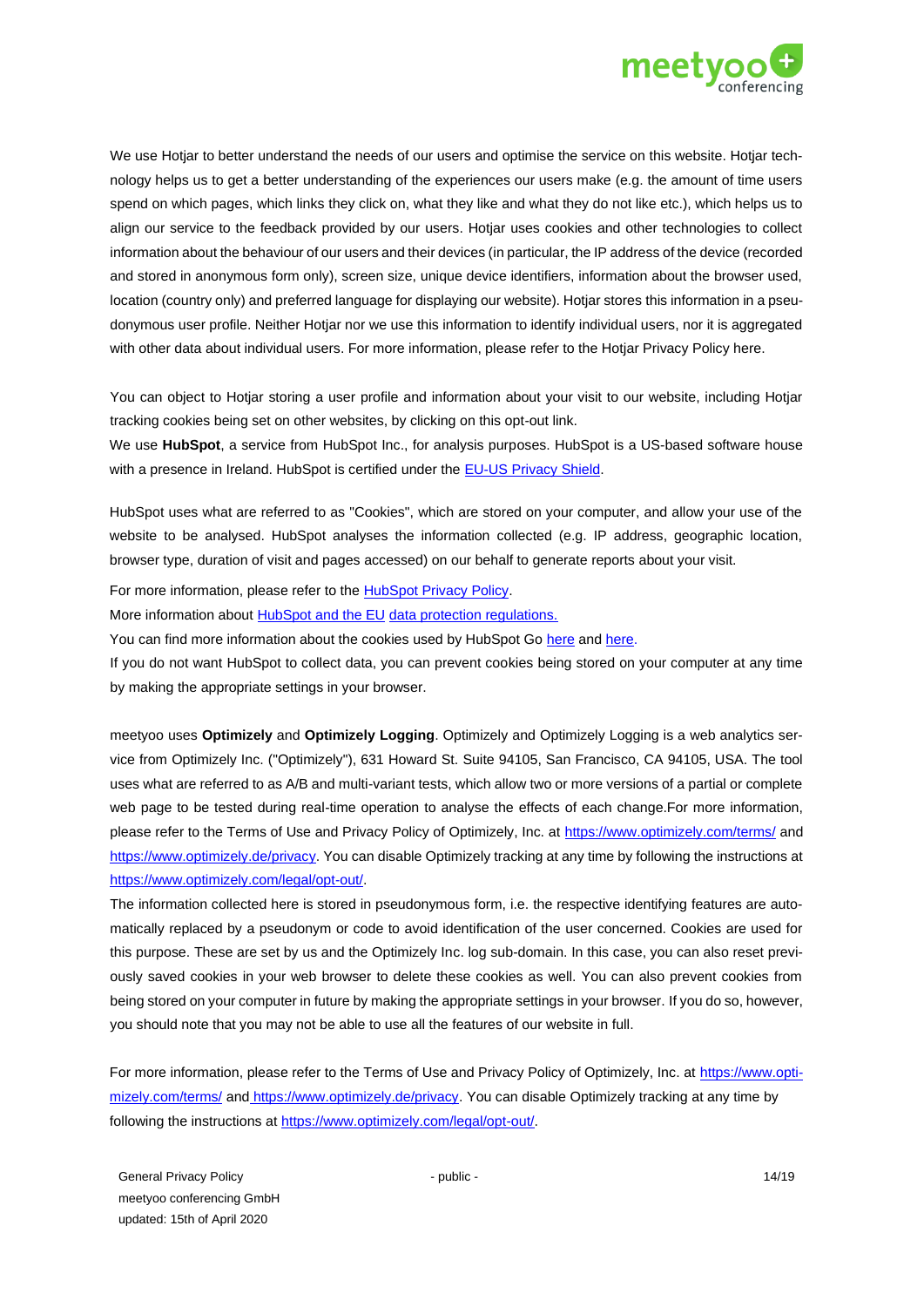

### **Legal Basis**

Personal data is processed by the aforementioned named services on the basis of Art. 6 (1) (f) GDPR. This legal permission allows personal data to be processed in the context of the 'legitimate interest' of the data controller, unless your fundamental rights, freedoms or interests prevail. Our legitimate interest lies in analysing the use of our website. The IP address transferred as a part of Google services is not merged with other data from Google. Google has submitted to the EU-US Privacy Shiel[d,](file:///C:/Business/Clients/UEB-PERF/Jobs/0366/Outgoing/en_gb/,) [https://www.privacyshield.gov/EU-US-Framework,](https://www.privacyshield.gov/EU-US-Framework) [to cover](https://www.privacyshield.gov/EU-US-Framework)  [exceptional cases where personal data is transferred to the USA.](https://www.privacyshield.gov/EU-US-Framework) You can prevent the data generated by cookies and the data relating to your use of the website (incl. your IP address) being transferred and processed by making the appropriate settings in your browser and for Google Analytics, by downloading and installing the browser plugin available from the following link:<https://tools.google.com/dlpage/gaoptout?hl=en>[.](http://tools.google.com/dlpage/gaoptout?hl=de)

### **Duration of Data Storage**

The personal reference is removed immediately by partially deleting the IP address, so that only statistical data is stored.

# **11. Advertising**

We use **Google AdWords Conversion Tracking**. Google AdWords Conversion Tracking is an analytics service from Google LLC ("Google"), 1600 Amphitheatre Parkway Mountain View, CA 94043, USA.

Google AdWords sets a cookie on your computer ('conversion cookie') if you arrive at our website over a Google ad. These cookies lose their validity after 30 days and are not used for personal identification. If you visit certain pages on our websites and the cookie has not yet expired, both we and Google can recognise that someone clicked on the ad and was therefore redirected to our website. Each AdWords customer receives a different cookie. This means that said cookies cannot be tracked through the AdWords' customers' websites. The information gathered using the conversion cookie is used to generate conversion statistics for AdWords advertisers who have opted for conversion tracking. AdWords customers are informed of the total number of users who have clicked on their ad and were redirected to a conversion tracking tag page. They do not receive any information that personally identifies users, however.

We use the technologies of **Bing Ads** (bingads.microsoft.com), which are provided and operated by Microsoft Corporation, One Microsoft Way, Redmond, WA 98052-6399, USA (Microsoft). Microsoft will set a cookie on your terminal device if you have reached our website via a Microsoft Bing Ad. We, along with Microsoft, can then determine that someone has clicked on our ad, has been directed to our website, and has reached a predetermined target page (conversion site). We only learn about the total number of users that clicked on the Bing Ad and were then directed to the conversion site. Microsoft collects, processes and uses information about the cookie from which user profiles are created using pseudonyms. These user profiles serve to analyse visitor behaviour and are used to display advertisements. No personal information about the identity of the user is processed. If you do not wish that information regarding your behaviour is used by Microsoft as explained above, you can refuse the cookie needed for this, for example by deactivating the automatic setting of cookies in your browser settings. You can also prevent the collection of data generated by the cookie and by your use of the website, as well as the processing of this data by Microsoft, by stating your opposition under the following [link.](file:///C:/Users/Gebruiker/Downloads/Link) More information on data protection and cookies used by Microsoft and Bing Ads can be found on the [Microsoft](file:///C:/Users/Gebruiker/Downloads/Microsoft) website.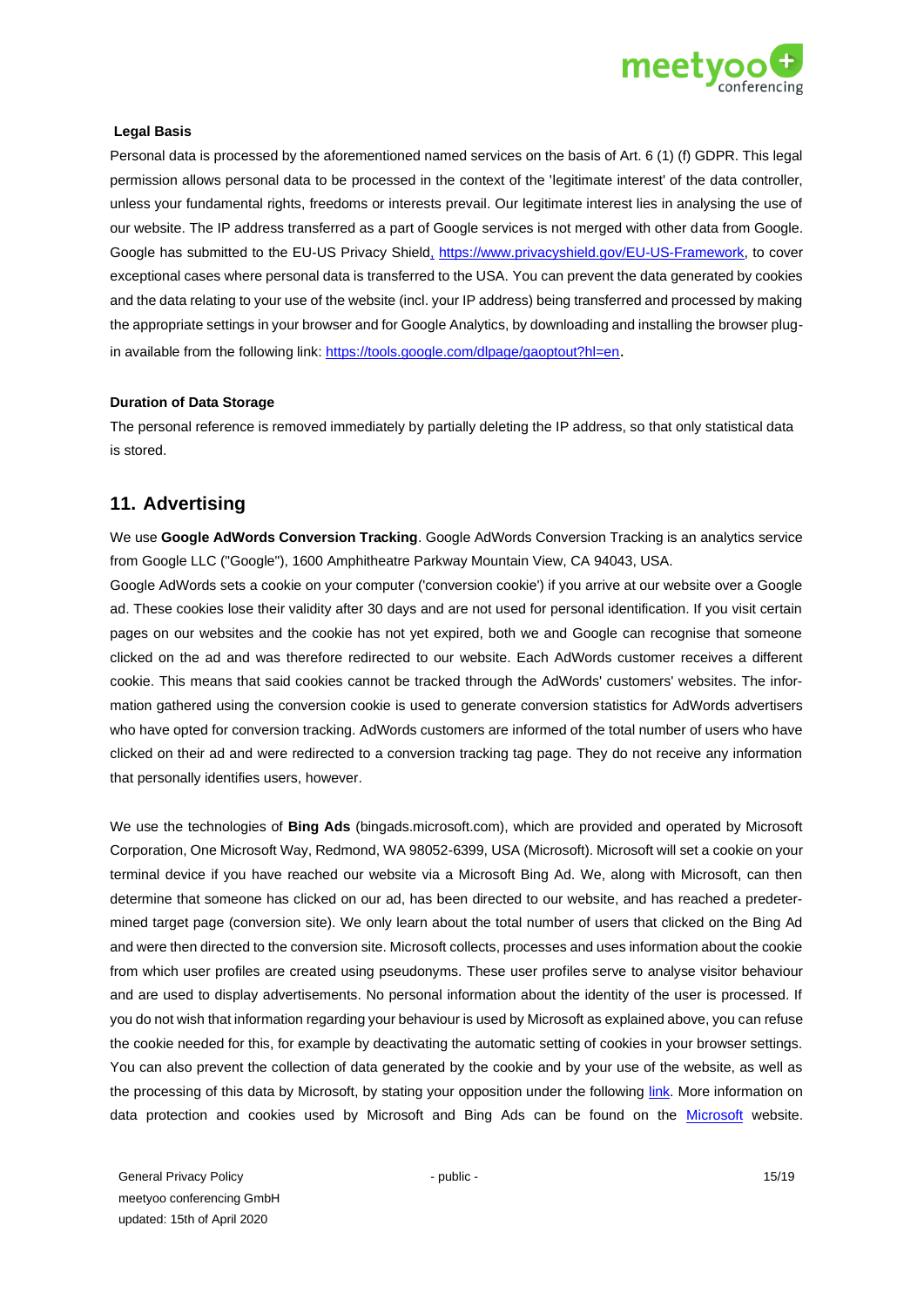

To optimise our advertising service, we use the **Facebook service Customer Audience** and the **Facebook Pixel** on our website, provided that you have granted Facebook corresponding consent to do so. Further information about these Facebook services and the privacy policy of Facebook Ireland Ltd., 4 Grand Canal Square, Grand Canal Harbour, Dublin 2, Ireland ("Facebook") can be accesse[d here.](https://www.facebook.com/privacy/explanation) If you use a Facebook user account, the Facebook cookies used to transfer the user data collected to Facebook for analysis and marketing purposes can recognise the Facebook pixel on our website. You can review and/or disable the collection of this data and its further processing and use by Facebook directly on Facebook. The Facebook pixel is a JavaScript code that transfers the following data to Facebook:

- HTTP header information (including IP address, information about your web browser, page storage location, document, URL of the website visited and the web browser user agent as well as the day and time of use)
- Pixel-specific data; this includes the Pixel ID and Facebook cookie data, including your Facebook ID (this data is used to link events to a specific Facebook advertising account and assign them to a Facebook user)
- Additional information about the visit to our website, as well as standard and user-defined data events.
	- o Orders placed (purchases made)
	- o Conclusion of registrations and trial subscriptions
	- o Products searched for; access to product information

The data processing mentioned above only affects users who have a Facebook account or have accessed a Facebook partner page (meaning that a cookie has been set). The display of advertising on Facebook (partner) pages using the "Customer Audience" service does not impact upon users who are not Facebook members. If the Facebook ID contained in the Facebook cookie can be assigned to a Facebook user, Facebook will assign this user to a target group ("Custom Audience") based on the rules we have defined, provided that the rules apply. We use the information received in this way for presenting Facebook (partner) pages. You can set an opt-out cookie on Facebook or disable JavaScript in your browser If you want to object to the use of Facebook Pixel. For more information and the setting options for protecting your privacy for advertising purposes, please refer to the [privacy policy](https://www.facebook.com/ads/website_custom_audiences/) from Facebook.

We use **Capterra**. Capterra is an online marketplace provider and acts as an intermediary between buyers and sellers of software. The provider is Capterra Inc., 1201 Wilson Blvd, 9th Floor, Arlington, VA 22209, USA. Capterra sets cookies in your browser, which facilitate the analysis of how you use our website. The information generated by the cookie on how you use our website is usually transferred to a Capterra server in the USA and stored there. You can object to the collection, processing and recording of data generated by Capterra at any time.

More information on the [privacy policy of Capterra.](https://www.capterra.com./legal/privacy-policy)

We use **DoubleClick**. DoubleClick is a web service from Google LLC ("Google"), 1600 Amphitheatre Parkway Mountain View, CA 94043, USA.. DoubleClick optimises advertising with the help of a cookie, for example, by displaying ads that are relevant to the user, etc. This is carried out by sending corresponding cookies to your browser, which can be used to check which ads were shown and which ads you viewed. Information that results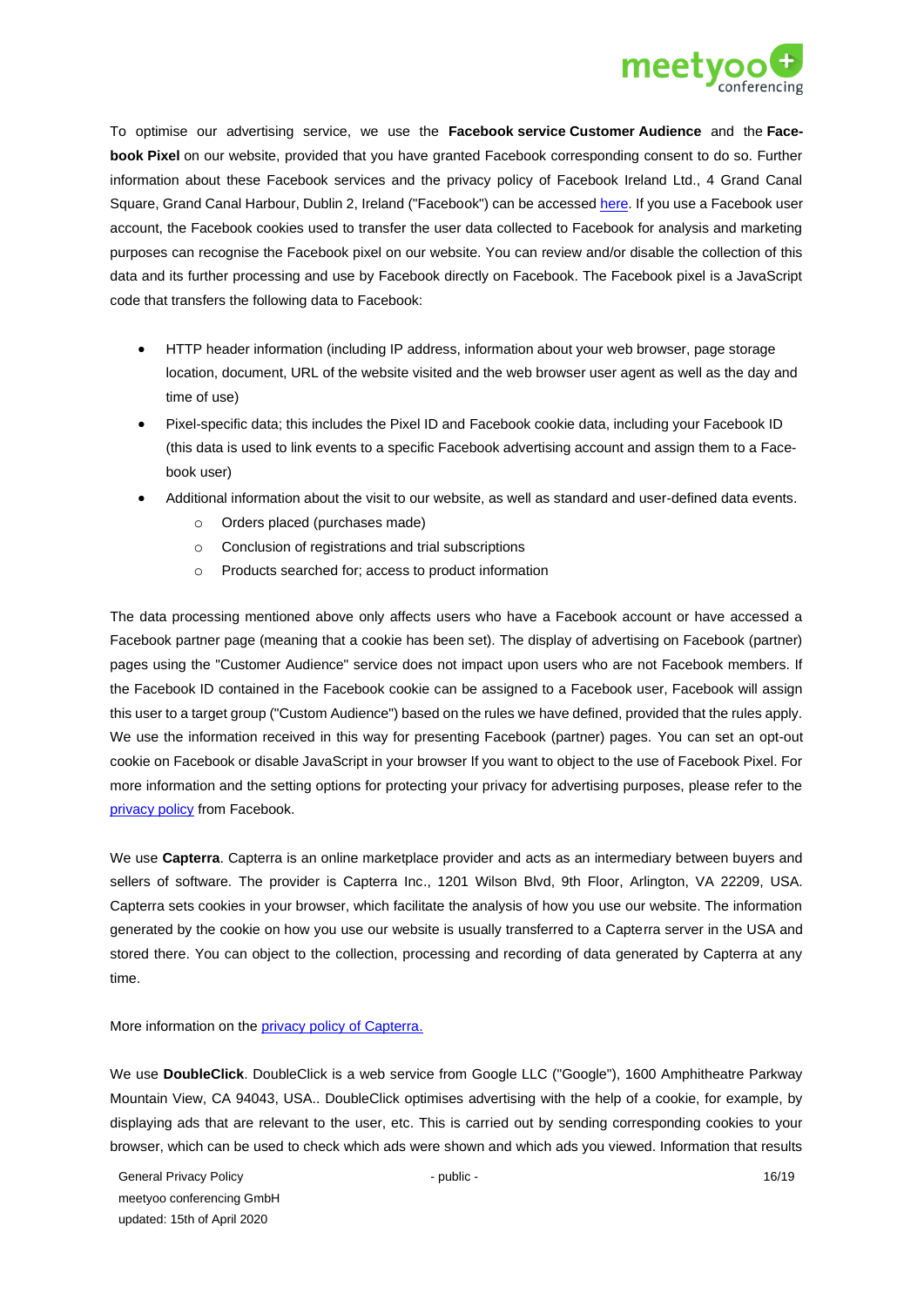

from the use of the cookie is usually transmitted to a Google server in the USA and stored there. In this event, Google has submitted to the EU-US Privacy Shield Framework: [https://www.privacyshield.gov/EU-US-Frame](https://www.privacyshield.gov/EU-US-Framework)[work.](https://www.privacyshield.gov/EU-US-Framework) The data is only transferred to third parties if Google is required to do so by law, or if there is a data processing agreement between the third party and Google.The data assets that Google collects about you are not merged with other data.

### **Legal Basis**

Personal data is processed in accordance with Art. 6 (1) (f) GDPR. This legal permission allows personal data to be processed in the context of the 'legitimate interest' of the data controller, unless your fundamental rights, freedoms or interests prevail. Our legitimate interest lies in the creation and analysis of tracking statistics.

For reasons that arise from your particular situation, you are entitled to object at any time to personal data on your person being processed on the basis of Art. 6 (1) (f) GDPR.

To do so, you can prevent cookies being stored by selecting the appropriate settings in your browser. We would like to point out that by doing so, you may limit your ability to use all of the features of this website to the full. Doing so stops you being included in the conversion tracking statistics. You can change personalised ads by making the appropriate ad settings suggested on the following website [https://support.google.com/ads/an](https://support.google.com/ads/answer/7395996?hl=en)[swer/7395996?hl=en](https://support.google.com/ads/answer/7395996?hl=en)[..](https://support.google.com/ads/answer/7395996)

#### **Duration of Data Storage**

The personal reference is removed immediately by partially deleting the IP address, so that only statistical data is stored.

## **12. Social Media**

We use the **Twitter button**. The Twitter button is service from Twitter Inc., 795 Folsom St., Suite 600, San Francisco, CA 94107, USA. Responsible for processing data from persons living outside the United States is Twitter International Company, One Cumberland Place, Fenian Street, Dublin 2 D02 AX07, Ireland. This service allows website visitors to share website content on Twitter, provided that they have a Twitter account. Twitter also uses this service to collect information about you. This happens even if you are not registered with Twitter. Data collected about you when the service is used is processed by Twitter and transmitted to countries outside the European Union, if necessary. We have no control over the nature and extent of the data processed by Twitter, the nature of its processing and the use or disclosure of this data to third parties, in particular to countries outside the European Union. Twitter has submitted to the EU-US Privacy Shield[,](file:///C:/Users/rhengstmann/AppData/Local/Microsoft/Windows/INetCache/Content.Outlook/WU20F5L1/) [https://www.privacyshield.gov/par](https://www.privacyshield.gov/participant?id=a2zt0000000TORzAAO&status=Active)[ticipant?id=a2zt0000000TORzAAO&status=Active,](https://www.privacyshield.gov/participant?id=a2zt0000000TORzAAO&status=Active) [for cases where Twitter transmits data outside the European](https://www.privacyshield.gov/participant?id=a2zt0000000TORzAAO&status=Active)  [Union.](https://www.privacyshield.gov/participant?id=a2zt0000000TORzAAO&status=Active)

You can find information on which data is processed by Twitter and for what purposes in the Twitter Privacy Policy, which can be viewed here[: https://twitter.com/en/privacy](https://twitter.com/en/privacy)[.](https://twitter.com/de/privacy)

You can also restrict the processing of your data in the general settings in your profile and under "Privacy and Security". Information on existing personalisation and privacy settings can be found here (with additional links): [https://twitter.com/personalization.](https://twitter.com/personalization)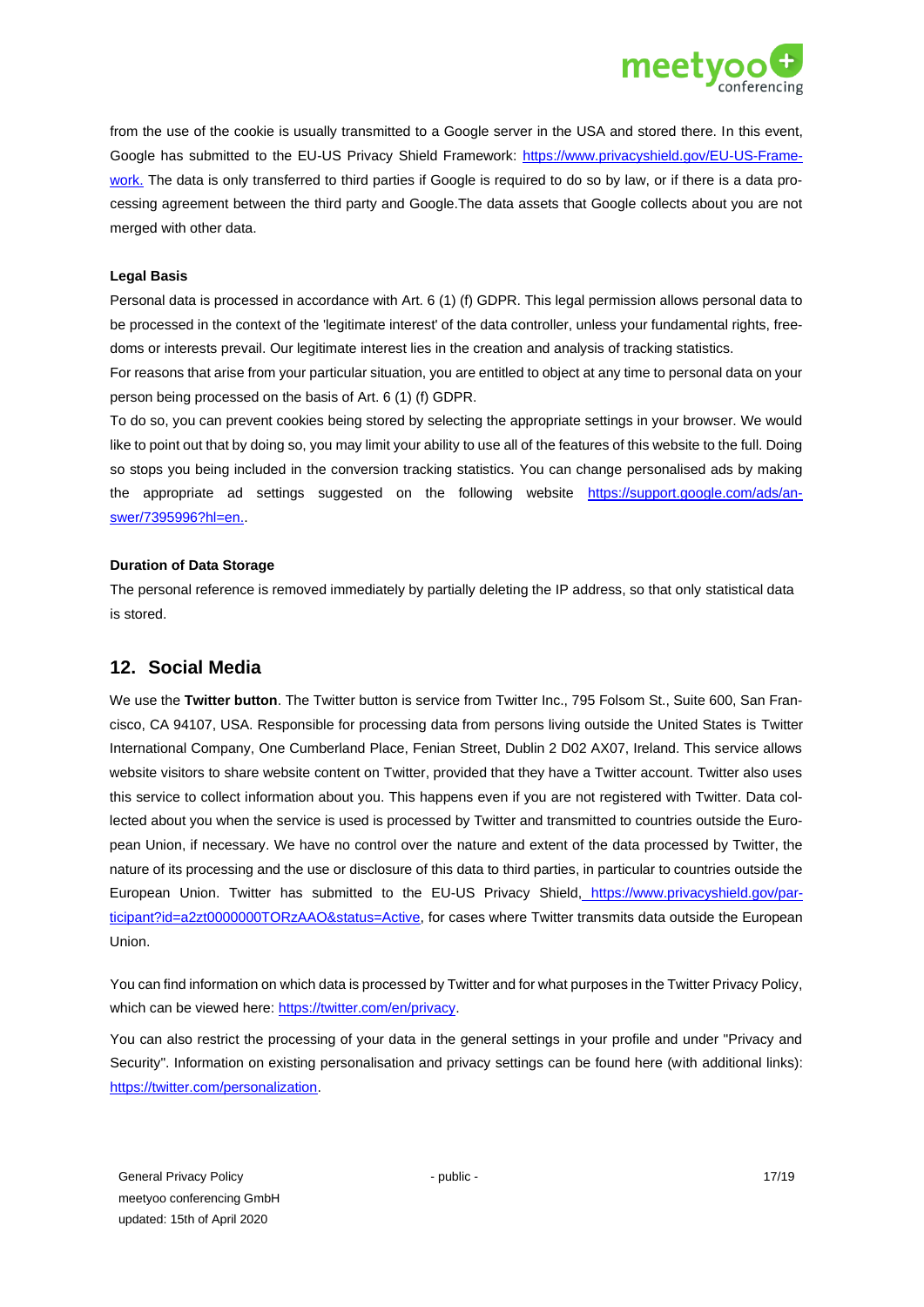

We also use **Twitter Syndication**. Twitter Syndication is a service from Twitter Inc., 795 Folsom St., Suite 600, San Francisco, CA 94107, USA. Responsible for processing data from persons living outside the United States is Twitter International Company, One Cumberland Place, Fenian Street, Dublin 2 D02 AX07, Ireland. By loading the page, the browser can send personal data, such as your IP address or whole cookies, to the social network.We use components of the **XING.com** network on our website. These components are a service from XING AG, Dammtorstraße 29-32, 20354 Hamburg, Germany. Every time you call up one of our web pages that is equipped with said components, they cause your browser to download a corresponding image of the components from XING. To the best of our knowledge, XING does not store any personal data on the user regarding calling up our website. Likewise, XING does not store IP addresses. Neither does an analysis of usage behaviour take place concerning the use of cookies in connection with the XING Share button. For more information on this, please refer to th[e Privacy Policy for the XING Share](https://privacy.xing.com/en/privacy-policyn) [button.](https://www.xing.com/app/share?op=data_protection)

We use components of the **LinkedIn** network on our website. LinkedIn is a service from LinkedIn Corporation, 2029 Stierlin Court, Mountain View, CA 94043, USA. Every time you call up one of our web pages that is equipped with said components, they cause your browser to download a corresponding image of the components from LINKEDIN. This process informs LinkedIn about which specific page on our website is currently being visited. You can link the contents of our pages to your LinkedIn profile by clicking on the LinkedIn "Recommend" button while you are logged into your LinkedIn account. This allows LinkedIn to associate your visit to our website with your LinkedIn user account. We have no control over the information, or the extent of the information, collected by LinkedIn. We also have no knowledge of the content of the data submitted to LinkedIn. Details about data collec-tion by LinkedIn and your rights and settings options can be sourced from the [LinkedIn Privacy Policy.](https://www.linkedin.com/legal/privacy-policy) LinkedIn has submitted to the EU-US Privacy Shield, [https://www.privacyshield.gov/EU-US-Framework,](https://www.privacyshield.gov/EU-US-Framework) [t](https://www.privacyshield.gov/EU-US-Framework)o ensure compliance with the legal conditions for the adequacy of data protection provided in accordance with Art. 45 GDPR.

We embed **YouTube** contents into our website. Your browser may establish a connection to the servers from YouTube for this purpose and transfer personal data to these servers. You can find information below on the embedded content from YouTube and the data processing that occurs in relation: Provider: YouTube LLC, 901 Cherry Avenue, San Bruno, CA 94066, USA (represented by Google Inc., Amphitheatre Parkway, Mountain View, CA 94043, USA) Data categories processed: IP address, URL of the page visited, HTTP header information (e.g. browser used, operating system used, screen resolution and language set); if applicable, link to an existing Google user profile Purposes of the data processing: displaying YouTube videos Option for stopping data processing: disabling JavaScript in your browser settings More information on [the privacy policy of the provider](https://policies.google.com/?hl=en)

#### **Legal Basis**

Data processing in connection with the aforementioned social media components takes place on the basis of Art. 6 (1) (f) GDPR. This legal permission allows personal data to be processed in the context of the 'legitimate interest' of the data controller, unless your fundamental rights, freedoms or interests prevail. Our legitimate interest lies is marketing through social media channels.

For reasons that arise from your particular situation, you are entitled to object at any time to personal data on your person being processed based on Art. 6 (1) (f) GDPR. To do so, you can prevent cookies being stored by selecting

General Privacy Policy meetyoo conferencing GmbH updated: 15th of April 2020